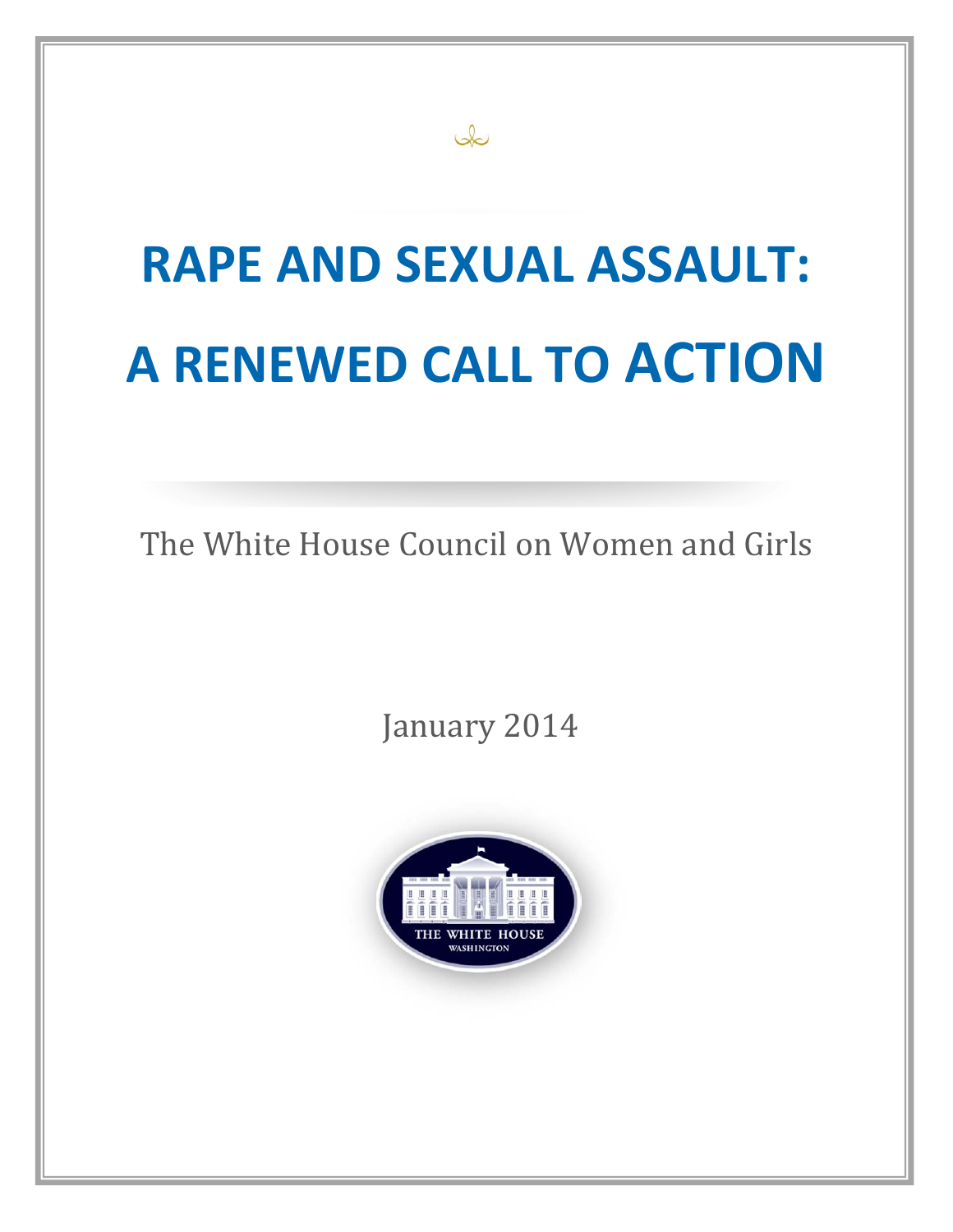

**President Barack Obama signs S. 47, the "Violence Against Women Reauthorization Act of 2013," (VAWA) in the Sidney R. Yates Auditorium at the U.S. Department of Interior in Washington, D.C., March 7, 2013. (Official White House Photo by Chuck Kennedy)**

 *It is up to all of us to ensure victims of sexual violence are not left to face these trials alone. Too often, survivors suffer in silence, fearing retribution, lack of support, or that the criminal justice system will fail to bring the perpetrator to justice. We must do more to raise awareness about the realities of sexual assault; confront and change insensitive attitudes wherever they persist; enhance training and education in the criminal justice system; and expand access to critical health, legal, and protection services for survivors.* 

**President Barack Obama, April 2012**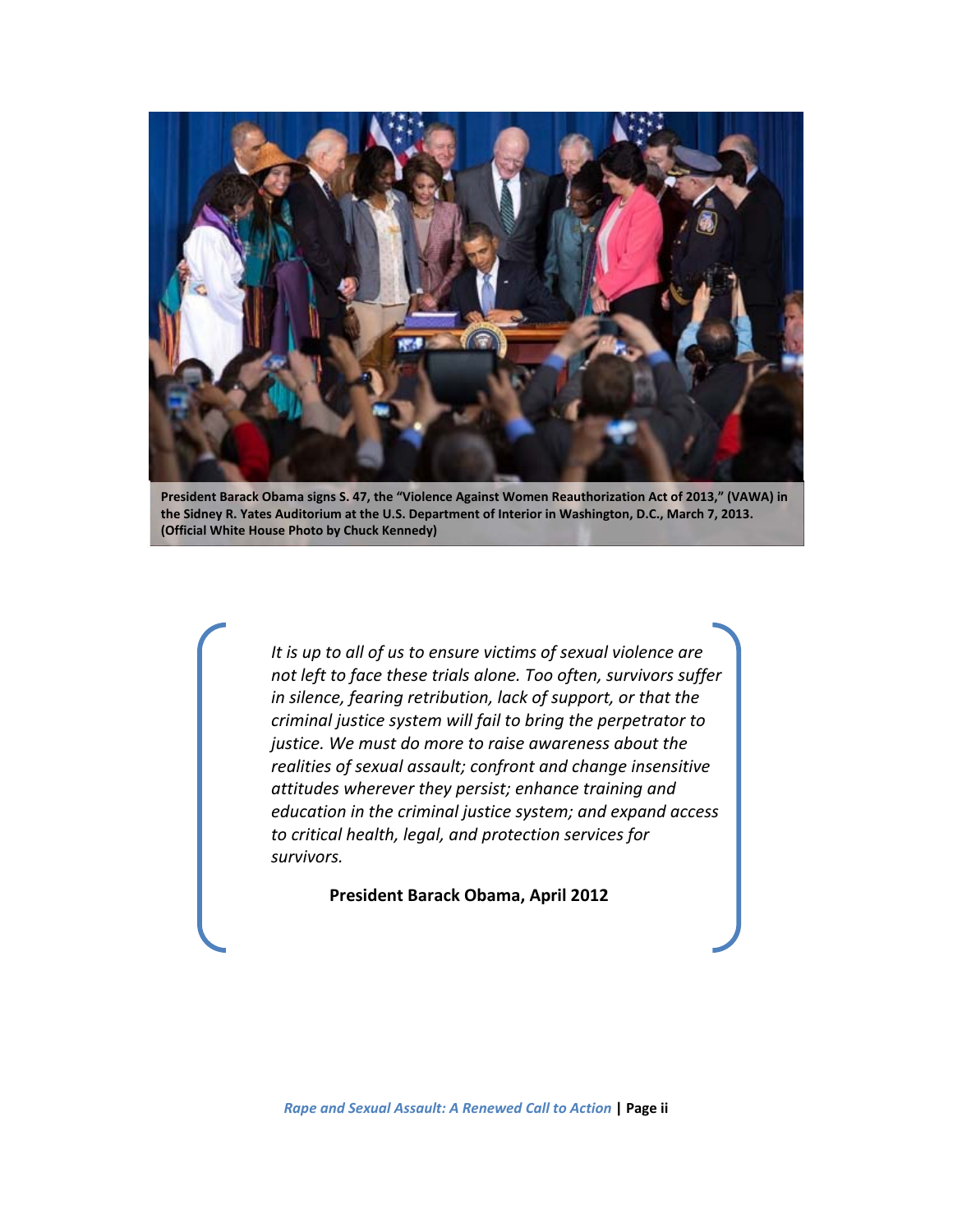*This report was prepared by the White House Council on Women and Girls and the Office of the Vice President.*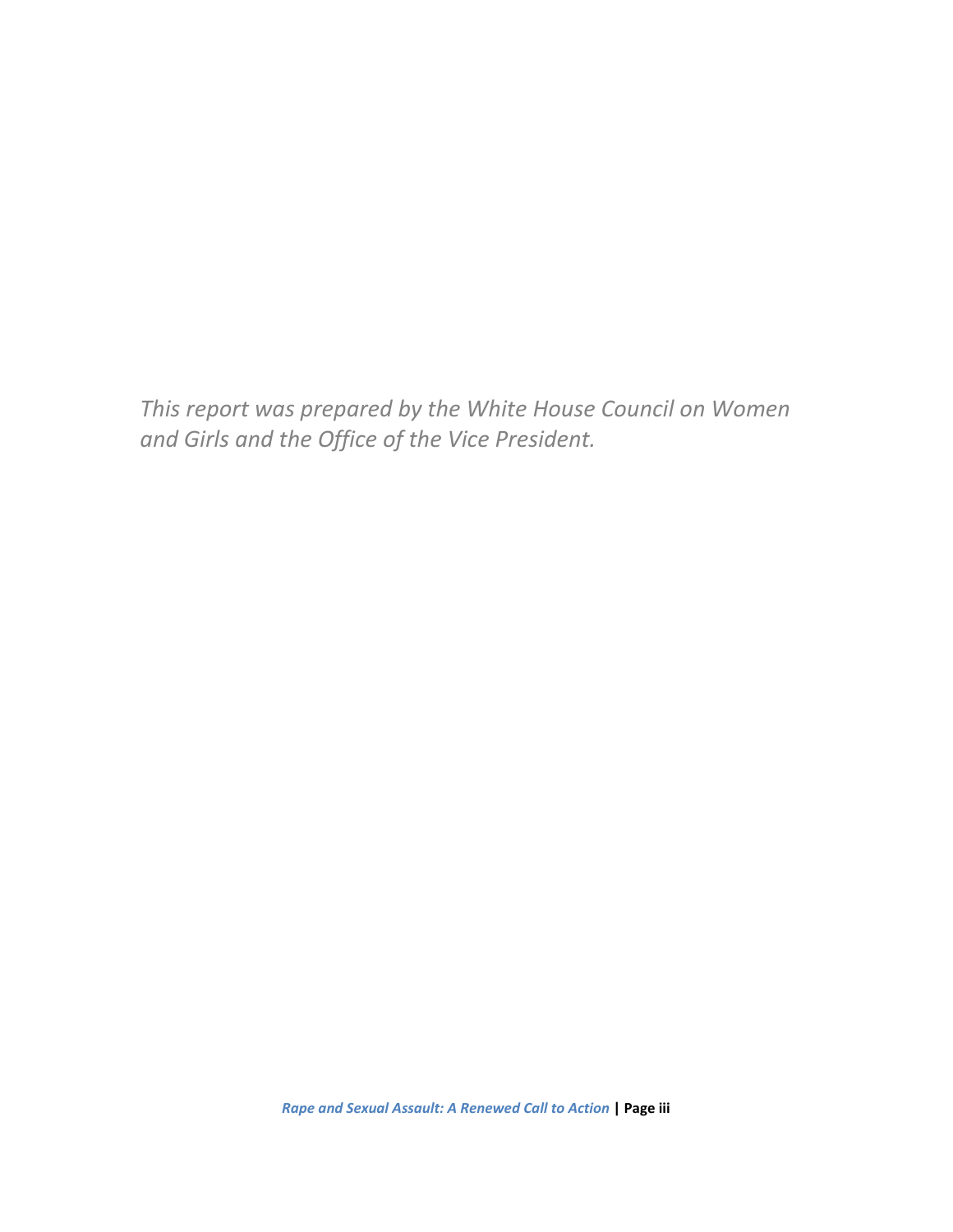# **Table of Contents**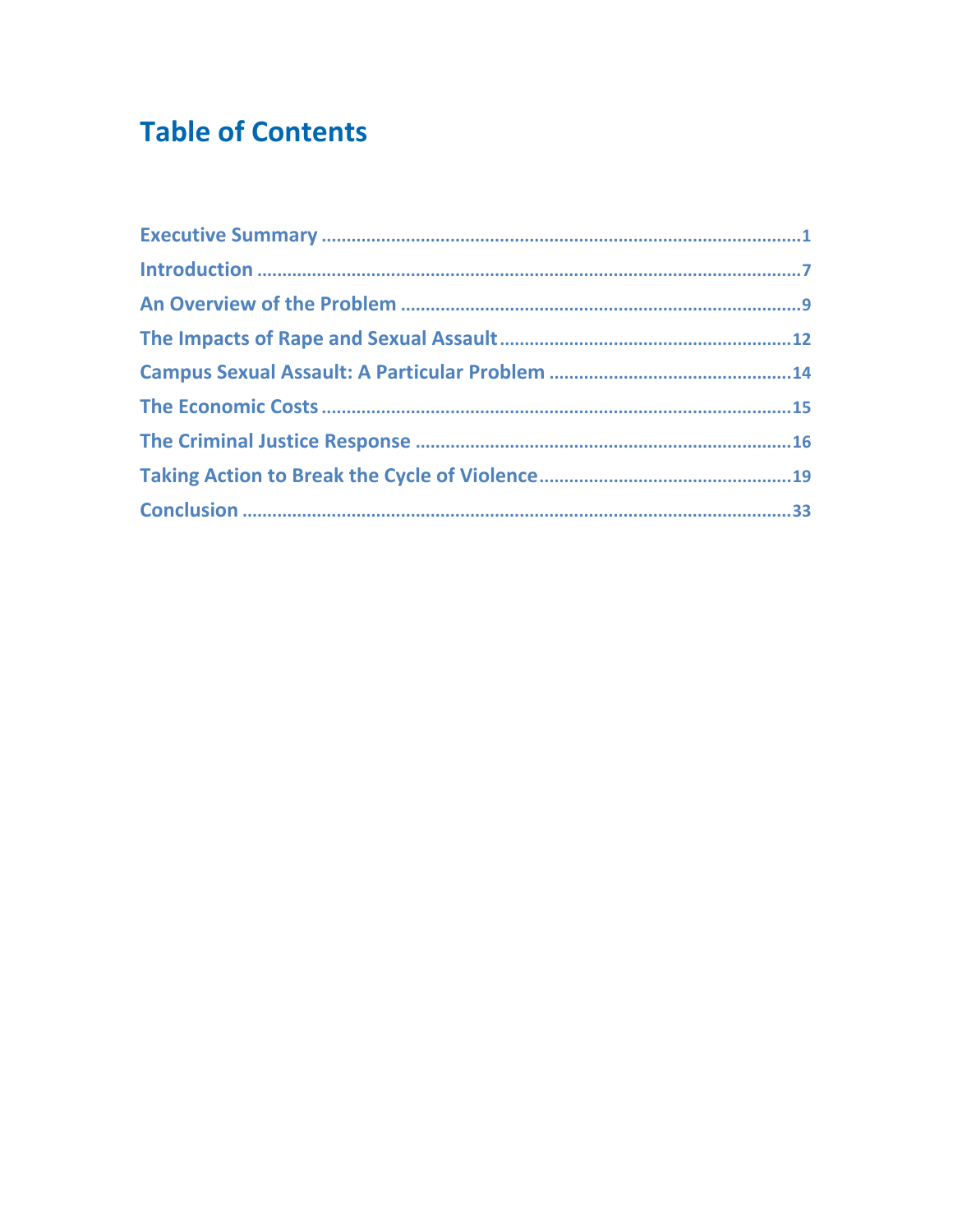### **Executive Summary**

This report analyzes the most recent, reliable data about rape and sexual assault in our country. It identifies those most at risk of being victims of these crimes, examines the cost of this violence (both to survivors and our communities), and describes the response, too often inadequate, of the criminal justice system. The report catalogues steps this Administration has taken to combat rape and sexual assault, and identifies areas for further action.

An overview of the problem:

- **Women and girls are the vast majority of victims**: nearly 1 in 5 women or nearly 22 million – have been raped in their lifetimes.<sup>1</sup>
- **Men and boys, however, are also at risk**: 1 in 71 men or almost 1.6 million have been raped during their lives.
- **Women of all races are targeted, but some are more vulnerable than others:** 33.5% of multiracial women have been raped, as have 27% of American Indian and Alaska Native women, compared to 15% of Hispanic, 22% of Black, and 19% of White women.
- **Most victims know their assailants.**
- **The vast majority (nearly 98%) of perpetrators are male.**
- **Young people are especially at risk:** nearly half of female survivors were raped before they were 18, and over one-quarter of male survivors were raped before they were 10. College students are particularly vulnerable: 1 in 5 women has been sexually assaulted while in college.
- **Repeat victimization is common:** over a third of women who were raped as minors were also raped as adults.

Other populations are also at higher risk of being raped or sexually assaulted, including people with disabilities, the LGBT community, prison inmates (of both genders), and the homeless. Undocumented immigrants face unique challenges, because their abusers often threaten to have them deported if they try to get help.

<sup>1</sup> Black, M.C., Basile, K.C., Breiding, M.J., Smith, S.G., Walters, M.L., Merrick, M.T., Chen, J., & Stevens, M.R. (2011). *The National Intimate Partner and Sexual Violence Survey (NISVS): 2010 Summary Report.* Atlanta, GA: National Center for Injury Prevention and Control, Centers for Disease Control and Prevention.

In calculating the prevalence of rape, The Centers for Disease Control and Prevention (CDC) counts completed forced penetration, attempted forced penetration, or alcohol/drug facilitated completed penetration. Like other researchers, the CDC considers attempted forced penetration to fall within the definition of "rape" because that crime can be just as traumatizing for victims. As the CDC further explains, the most common form of rape victimization experienced by women was completed forced penetration: 12.3% of women in the United States were victims of completed forced penetration; 8% were victims of alcohol/drugfacilitated completed penetration, and 5.2% were victims of attempted forced penetration. These are lifetime estimates and a victim might have experienced multiple forms of these subtypes of rape in her lifetime.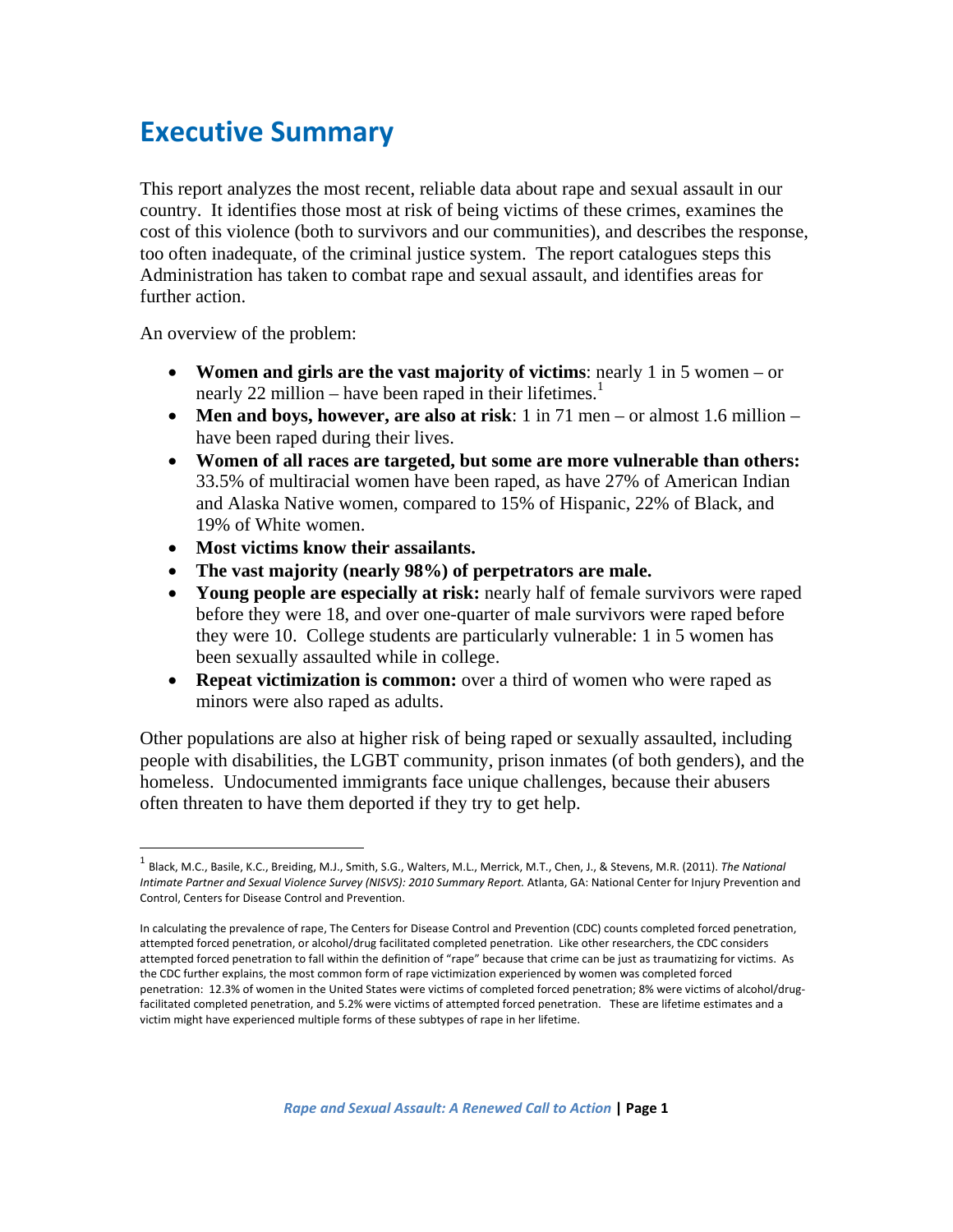**The Impacts of Rape and Sexual Assault**. Rape and sexual assault survivors often suffer from a wide range of physical and mental health problems that can follow them for life – including depression, chronic pain, diabetes, anxiety, eating disorders, and post-traumatic stress disorder. They are also more likely than non-victims to attempt or consider suicide.

**The Economic Costs**. Although hard to quantify, several studies have calculated the economic costs of a rape, accounting for medical and victim services, loss of productivity, decreased quality of life, and law enforcement resources. Each used a slightly different methodology, but all found the costs to be significant: ranging from \$87,000 to \$240,776 per rape.

**Campus Sexual Assault: A Particular Problem**. As noted, 1 in 5 women has been sexually assaulted while she's in college. The dynamics of college life appear to fuel the problem, as many victims are abused while they're drunk, under the influence of drugs, passed out, or otherwise incapacitated. Most college victims are assaulted by someone they know – and parties are often the site of these crimes. Notably, campus assailants are often serial offenders: one study found that of the men who admitted to committing rape or attempted rape, some 63% said they committed an average of six rapes each. College sexual assault survivors suffer from high levels of mental health problems (like depression and PTSD) and drug and alcohol abuse. Reporting rates are also particularly low.

**The Criminal Justice Response**. Despite the prevalence of rape and sexual assault, many offenders are neither arrested nor prosecuted. A number of factors may contribute to low arrest rates – but police biases (e.g., believing that many victims falsely claim rape to get attention, or that only those who've been physically injured are telling the truth) persist, and may account for some officers' unwillingness to make an arrest. Also, the trauma that often accompanies a sexual assault can leave a victim's memory and verbal skills impaired – and without trauma-sensitive interviewing techniques, a women's initial account can sometimes seem fragmented.

Even when arrests are made, prosecutors are often reluctant to take on rape and sexual assault cases – and, in some jurisdictions, the backlog of untested rape kits can also be a factor in low prosecution rates. Rape kits – which collect forensic evidence of a rape or sexual assault, including the perpetrator's DNA – can be vital to successful prosecutions. Once tested, an offender's DNA can be matched with other offender samples in the FBI's national database, thus identifying assailants and linking crimes together. Unfortunately, however, many rape kits are still sitting on the shelves, either ignored or waiting to be tested.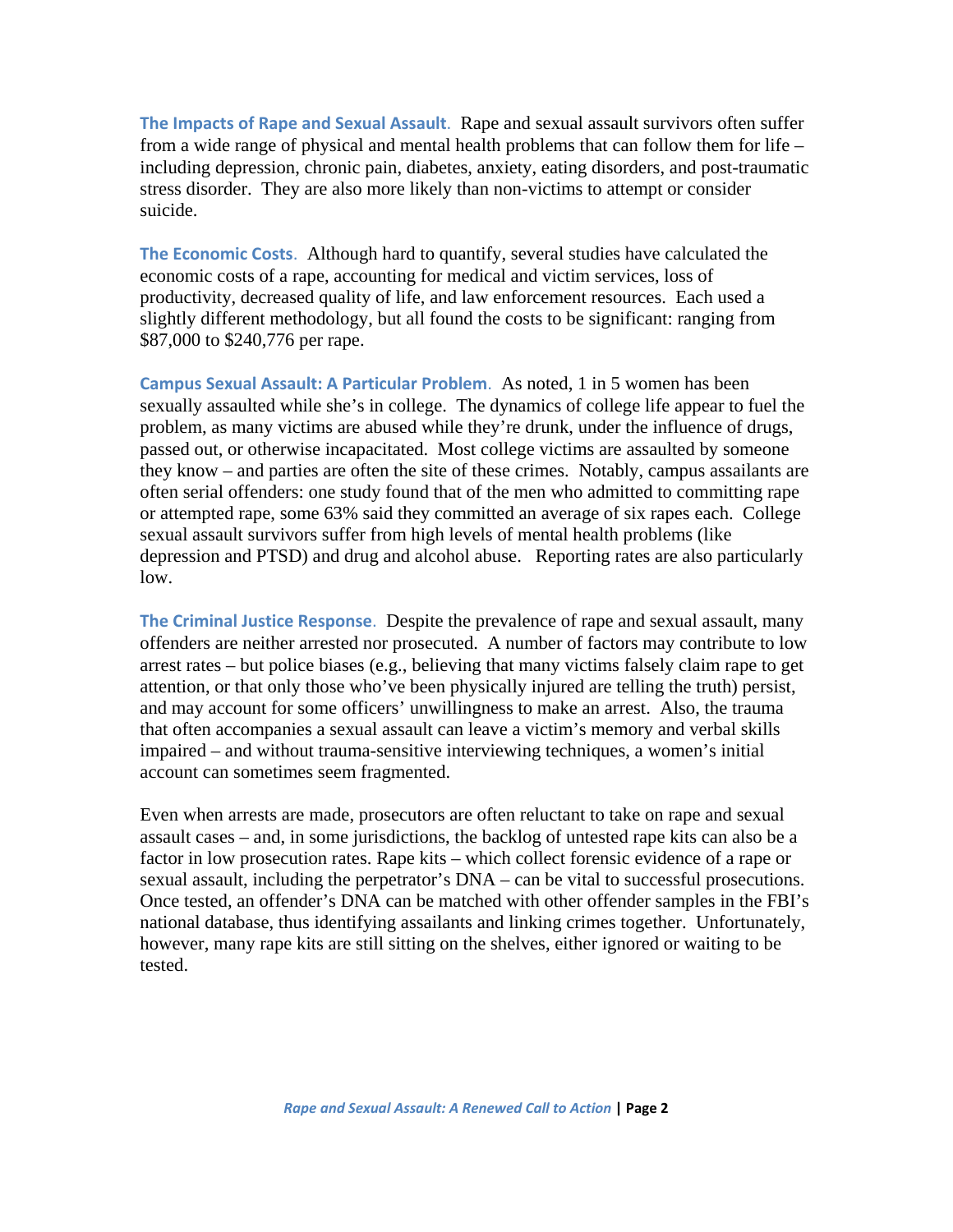### **Breaking the Cycle of Violence**

Responding to the President's 2010 call to action, the Administration is aggressively working to combat rape and sexual assault on many fronts. For example:

- Last year, the President signed the third reauthorization of the Violence Against Women Act – the backbone of our nation's response to violence against women, authored and pioneered by then-Senator Joe Biden – which commits unprecedented resources to breaking the cycle of sexual violence. Among other measures, VAWA 2013:
	- o Includes set-aside funding for multidisciplinary sexual assault teams; these are specially trained units of detectives, prosecutors, healthcare providers and victim advocates, all working together to support sexual assault survivors and increase the odds of successful prosecutions. These teams have a proven track record of winning convictions and helping survivors get back on their feet.
	- o Provides new funding for sexual assault nurse examiners (SANEs), who are specially trained to provide respectful and supportive care while collecting forensic evidence after a rape or sexual assault. Here, too, research shows that the work of these nurses both improves victim care and increases rates of successful prosecutions.
	- o Funds specialized training for law enforcement officers and prosecutors so they can learn how to conduct trauma-informed interviews and investigations, and more effectively bring offenders to justice.
	- o Includes new protections for LGBT, immigrant, and Native American victims, as well as for those who live in low-income or subsidized housing.

The Administration has also:

- Undertaken a major effort to make our colleges and universities safer by issuing guidance to help schools understand their obligations to prevent and respond to campus sexual assault, and by stepping up federal compliance and enforcement actions.
- Adopted a series of Executive Actions to address sexual assault in the military including measures to improve command accountability, expand victims' rights within the military justice system, increase training across the ranks, and provide new support for victims. Notably, Secretary Hagel directed each service to provide all victims of sexual assault with legal counsel, who will be at a victim's side at every step of the process.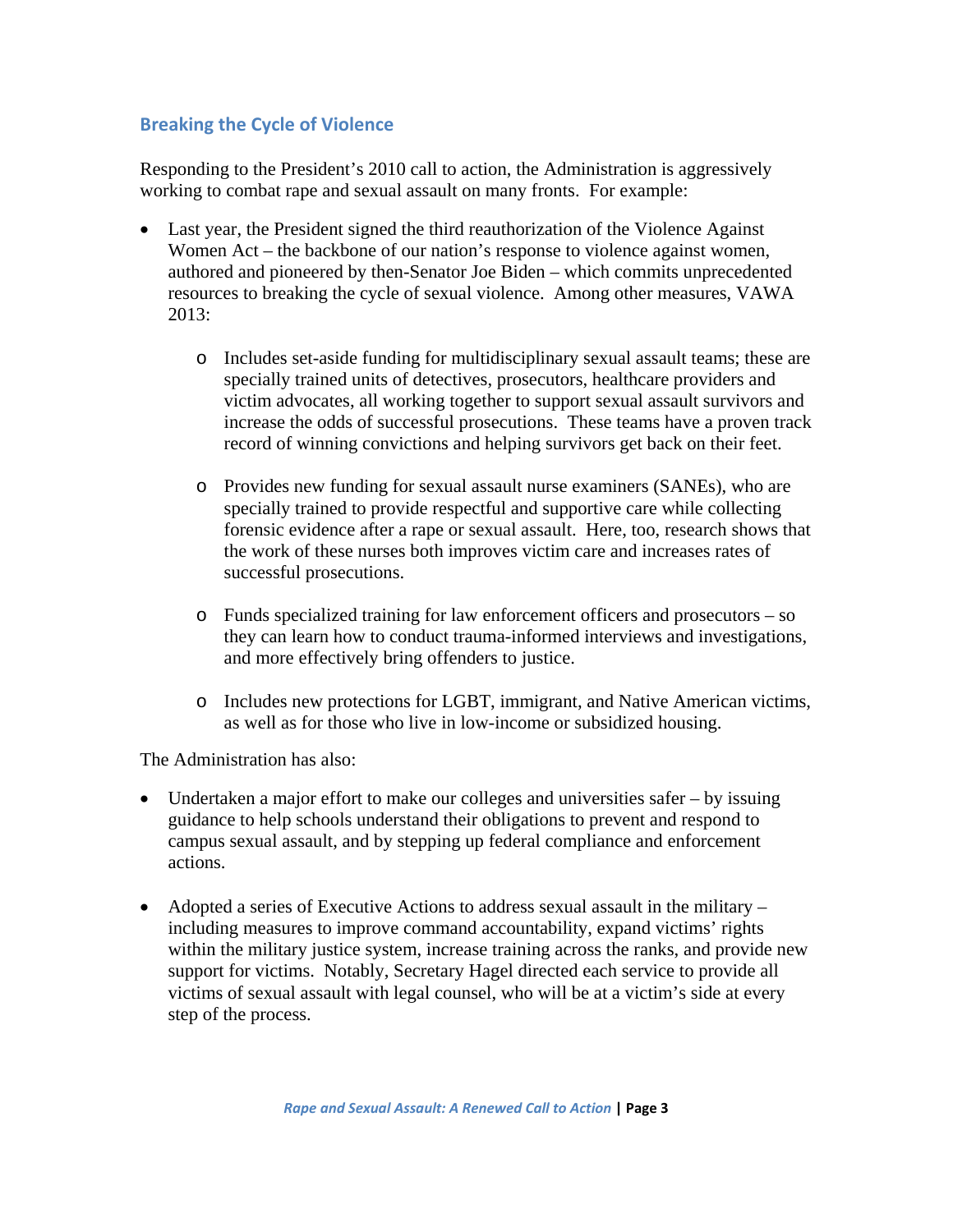- Successfully called on Congress to double funding for VAWA's Sexual Assault Services Program (SASP), the first funding stream to focus specifically on rape and sexual assault. SASP provides for a wide array of services, such as crisis intervention, counseling, rape crisis centers, medical and social services, 24-hour sexual assault hotlines, and medical and legal advocacy.
- Launched the **1 is 2 Many** Campaign to focus on teen and young-adult sexual violence. Among a number of other initiatives, the Campaign inspired creation of the "Circle of 6" app – which puts a group of friends instantly in touch with each other, so someone in trouble can send a "come and get me" message, complete with a GPS location map. The Campaign also developed best-practices resources on teen dating violence for schools, and convened a series of forums to enlist men in the effort to end violence against women.
- Secured funding for the National Dating Abuse Helpline to expand to digital services, which lets teens and young adults reach out for help in a way that they are most comfortable – via text messaging and online "chats."
- Modernized the definition of "rape" for nationwide data collection, ensuring a more accurate account of the crime.
- Developed a national, best-practices protocol for conducting sexual assault forensic examinations.
- Developed a five-year strategic plan to address the tragedy of human trafficking, especially as it impacts runaway, homeless and LGBT youth.
- Funded projects to reduce the rape kit backlog, with some impressive results.
- Directed all federal agencies to develop polices to address domestic violence, sexual assault and stalking in the federal workforce.
- Implemented a series of major initiatives to protect American Indian and Alaska Native Women, including more resources for tribal law enforcement, court systems, and victim services; new penalties for spouse and intimate-partner violence; and expanded jurisdiction to allow both federal and tribal authorities to hold domestic abusers, whether Indian or non-Indian, accountable.
- Developed a 56-point action agenda for federal agencies to address the link between violence against women and HIV/AIDS.
- Promulgated new guidelines requiring prisons and other detention facilities to prevent, detect, and respond to sexual assault.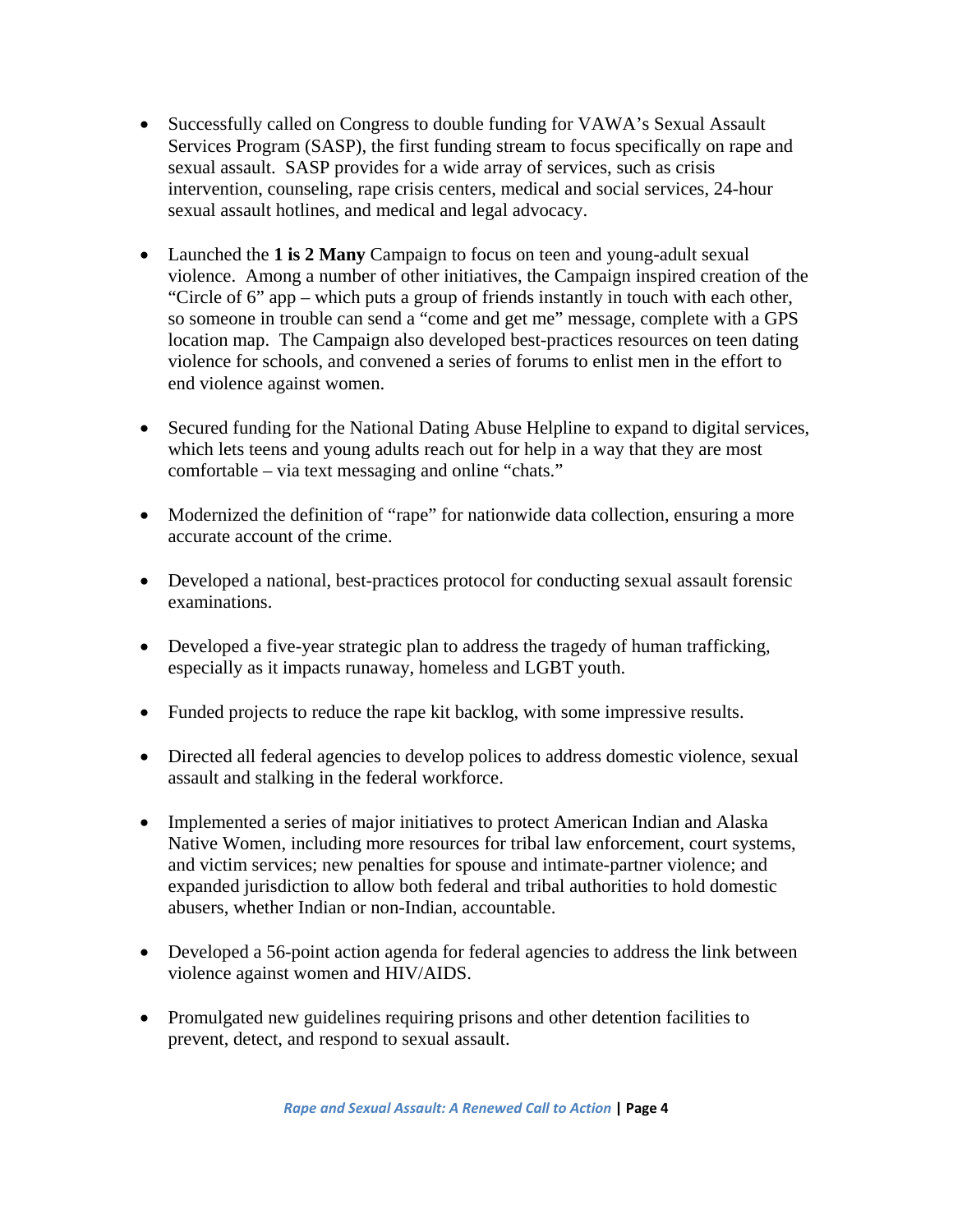### **A Renewed Call for Action**

The Administration is committed to redoubling the work it is already doing. At the same time, it is also exploring new frontiers.

**Continuing to Focus on Campus Sexual Assault**. To make our campuses safer, change still needs to come from many quarters: schools must adopt better policies and practices to prevent these crimes and to more effectively respond when they happen. And federal agencies must ensure that schools are living up to their obligations. To accomplish these and other goals, the President today is establishing a White House Task Force to Protect Students from Sexual Assault. The Task Force will:

- Provide educational institutions with best practices for preventing and responding to rape and sexual assault.
- Build on the federal government's enforcement efforts to ensure that educational institutions comply fully with their legal obligations.
- Improve transparency of the government's enforcement activities.
- Increase the public's awareness of an institution's track record in addressing rape and sexual assault.
- Enhance coordination among federal agencies to hold schools accountable if they do not confront sexual violence on their campuses.

**Increasing Arrest, Prosecution and Conviction Rates**. Across all demographics, rapists and sex offenders are too often not made to pay for their crimes, and remain free to assault again. Arrest rates are low and meritorious cases are still being dropped – many times because law enforcement officers and prosecutors are not fully trained on the nature of these crimes or how best to investigate and prosecute them. Many new and promising interviewing, investigative and prosecution protocols are being developed, with cutting-edge science about victim trauma informing the enterprise. We need to further develop these best practices and help get them out to the field.

We can also help local jurisdictions move rape kits off the shelves and into crime labs for testing – so more rapists can be identified through DNA and brought to justice.

**Committing Vital Resources**. This Administration has made an unparalleled commitment to getting victims and survivors the many services they need – from crisis intervention, counseling, legal advocacy, medical help, social services, and job and housing assistance – and with a special eye on particularly vulnerable populations. We cannot retreat, but must recommit to getting these vital resources to those who need them.

**Changing the Culture**. Sexual assault is pervasive because our culture still allows it to persist. According to the experts, violence prevention can't just focus on the perpetrators and the survivors. It has to involve everyone. And in order to put an end to this violence,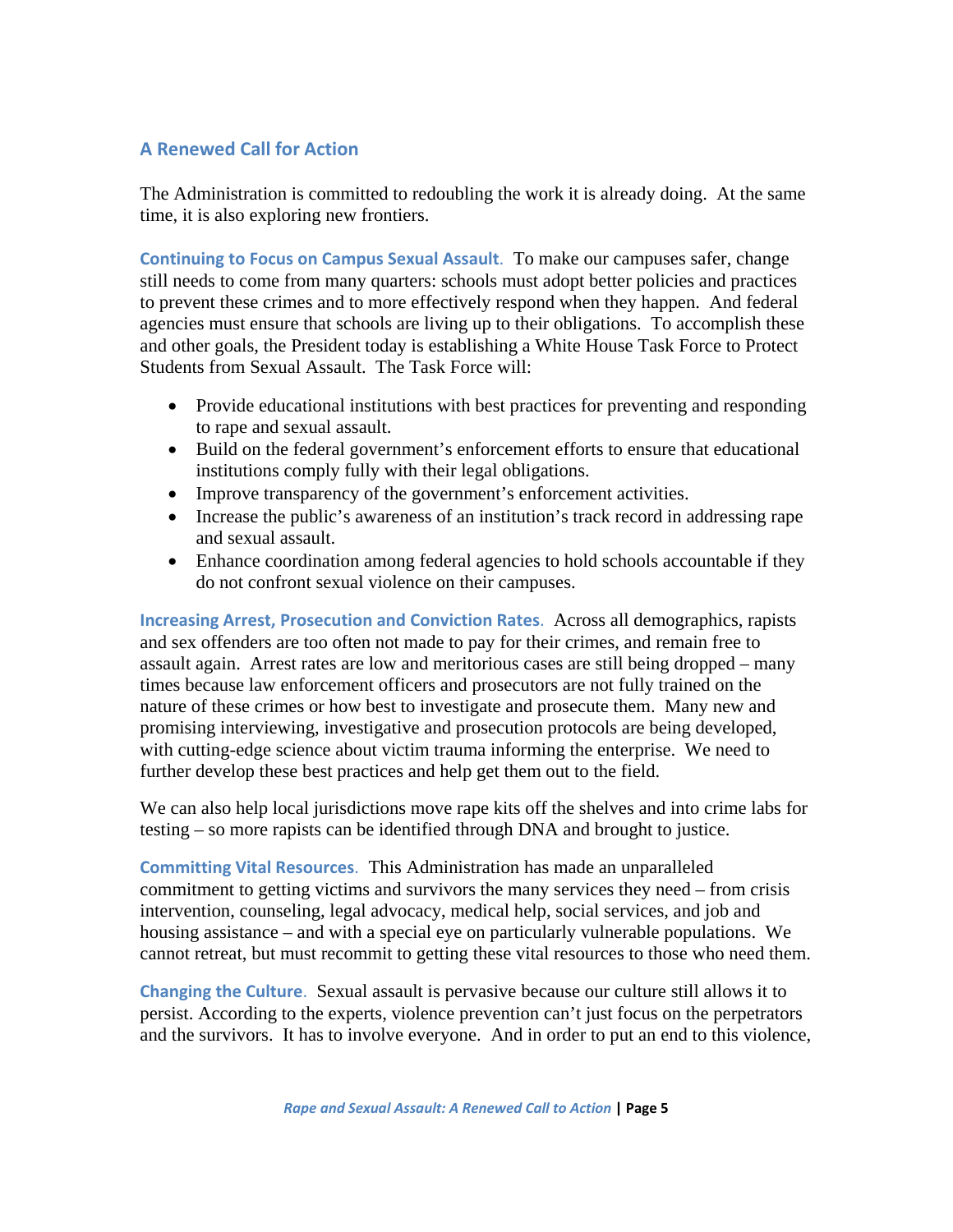we as a nation must see it for what it is: a crime. Not a misunderstanding, not a private matter, not anyone's right or any woman's fault. And bystanders must be taught and emboldened to step in to stop it. We can only stem the tide of violence if we all do our part.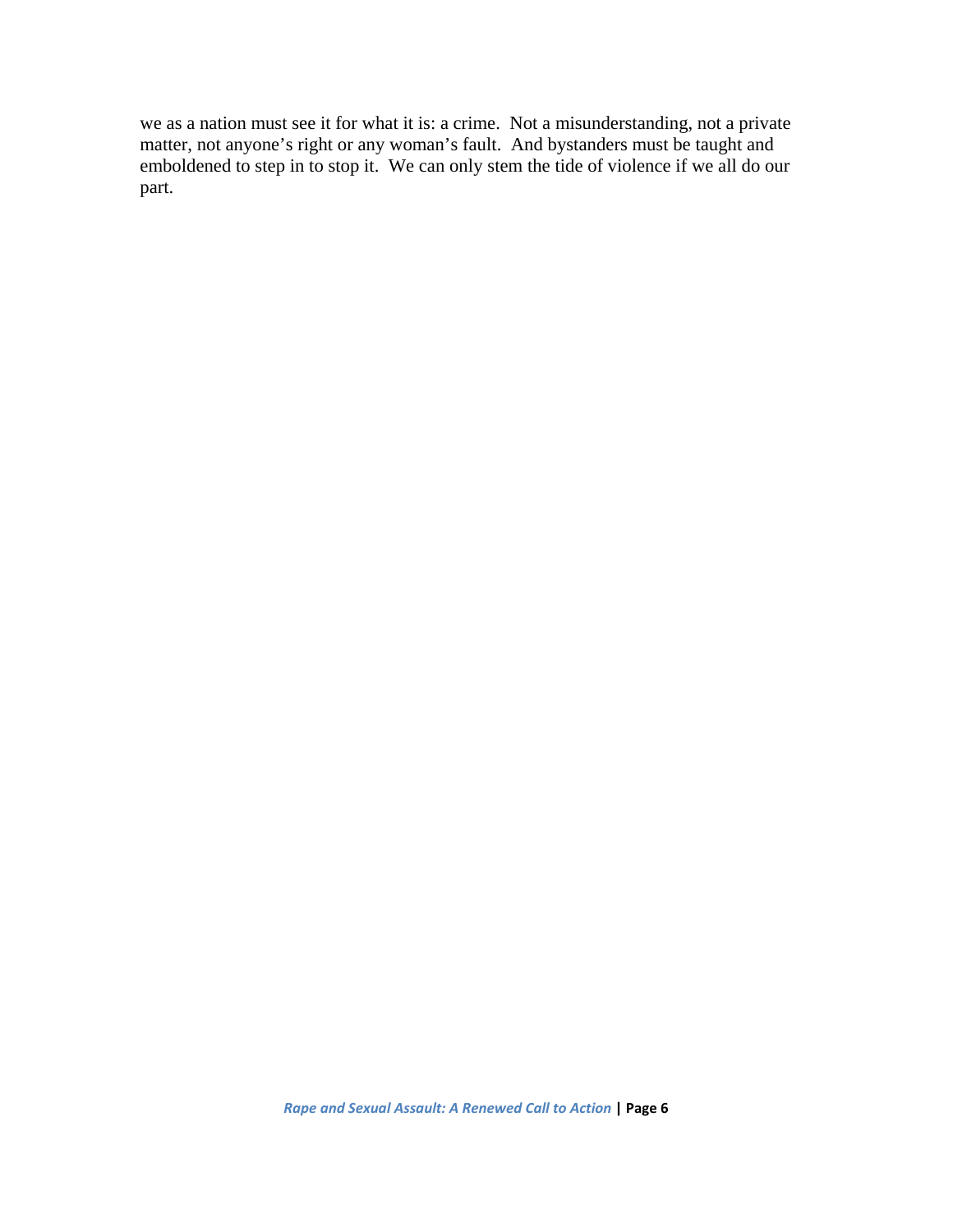# **Introduction**

The numbers alone are stunning: nearly 1 in 5 women – or almost 22 million – have been raped in their lifetimes.

And the numbers don't begin to tell the whole story. They don't tell of the physical, emotional and psychological scars that a victim can carry for life. They don't speak to the betrayal and broken trust when the attacker is a friend, a trusted colleague, or a family member. And they don't give voice to the courage of survivors who work every day to put their lives back together.

Twenty years ago, then-Senator Joe Biden authored the Violence Against Women Act (VAWA) to bring the problem of domestic violence and sexual assault out from the shadows and into the national spotlight. In the intervening decades, help has come: rape crisis centers have been built; hotlines are up and running; dedicated activists, advocates and service providers have more resources; states have passed tough new laws; and more abusers and sex offenders have been put behind bars.

In 2010, President Obama called upon all federal agencies to make domestic and sexual violence a priority. And in March 7, 2013, he signed the third reauthorization of VAWA, which provides states, tribes, and local communities with unprecedented resources to combat sexual assault. This and other federal programs put federal dollars where they are most needed and effective: for crisis intervention, counseling, criminal justice advocacy, forensic evidence-gathering, medical and social services, law enforcement training and prosecutorial resources. In 2012, President Obama directed federal agencies to develop policies to address domestic violence, sexual assault, and stalking in the federal workplace.

Federal agencies have heeded the President's call to action in many innovative and wideranging ways. Among other initiatives, the Administration has issued new guidance to help schools, colleges and universities better understand their obligations to prevent and respond to sexual assault on their campuses; promulgated a series of executive actions to better protect our service members from military sexual assault; developed a national, best-practices protocol for conducting sexual assault forensic examinations; modernized the definition of "rape" for nationwide data collection, ensuring a more accurate accounting of the crime; launched new technologically-advanced ways for young women to get help; and enlisted men and boys to take an active stand against sexual violence. And today, the President is establishing a White House Task Force to Protect Students from Sexual Assault – which will go even further to make our schools safer for all students.

More of the Administration's efforts are catalogued in this report – and they are making a real difference.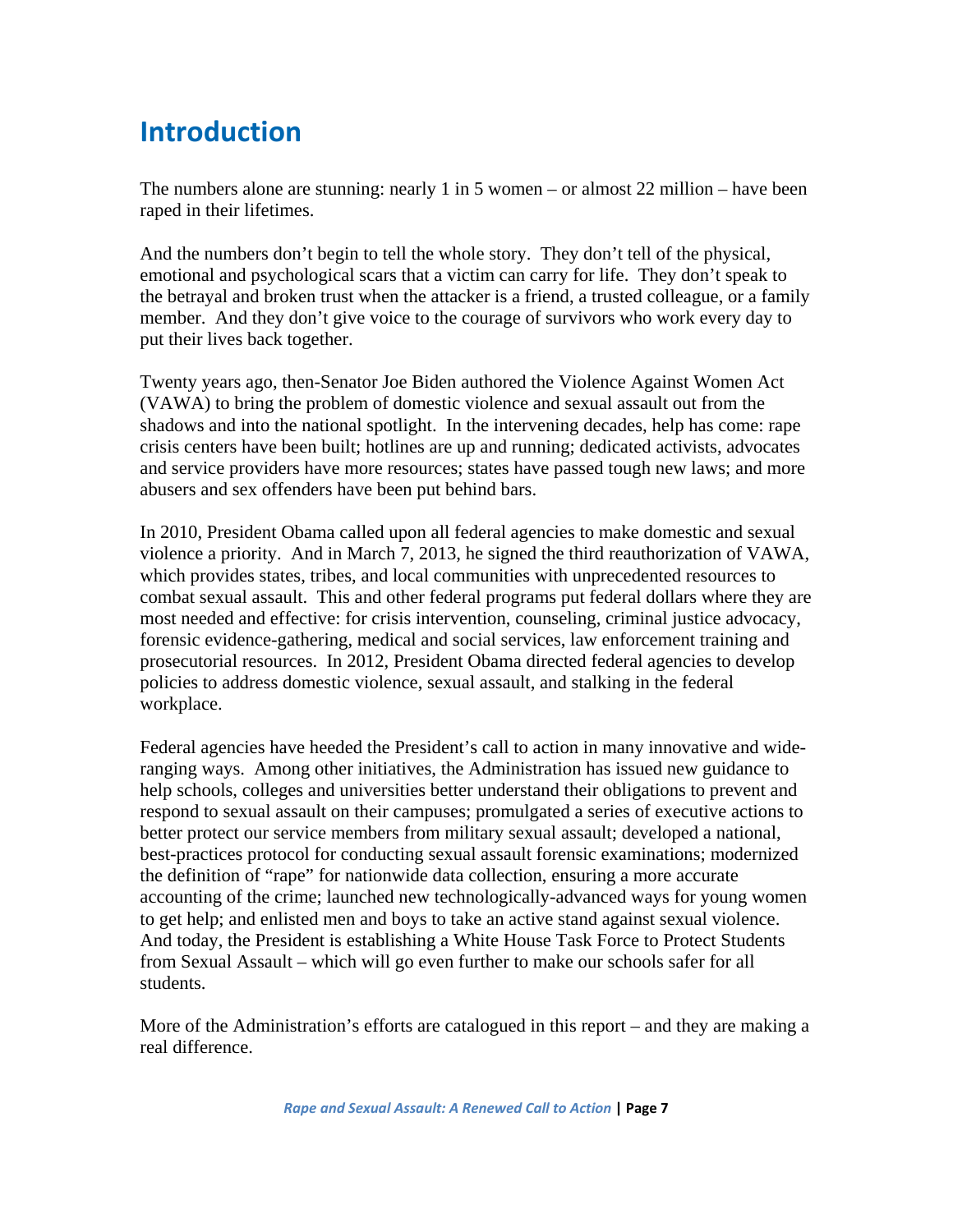But despite all the progress, too many of our friends, wives, sisters, daughters and sons are still raped or sexually assaulted every day.

A new generation of anti-rape activists, both women and men, are having a national conversation about rape and sexual assault – and about attitudes toward victims and the role of the criminal justice system in holding offenders accountable.

This report aims to be part of that conversation. It provides an overview of the scope of the problem, identifies those most at risk, describes the costs of this violence (both to survivors and society as a whole), and takes a look at the response of the criminal justice system. The report discusses steps this Administration has taken to address rape and sexual assault, and identifies challenging new fronts on which we should set our sights.<sup>2</sup>

 $2$  The terms "survivor" and "victim" are both used to describe individuals who have been raped or sexually assaulted. Many of these individuals and the advocates who work with them have come to prefer "survivor," as they regard the term as more empowering. The term "victim," however, is still in widespread use in research studies and in the criminal justice context. In this report, the terms are used interchangeably and always with respect for those who have suffered from these crimes.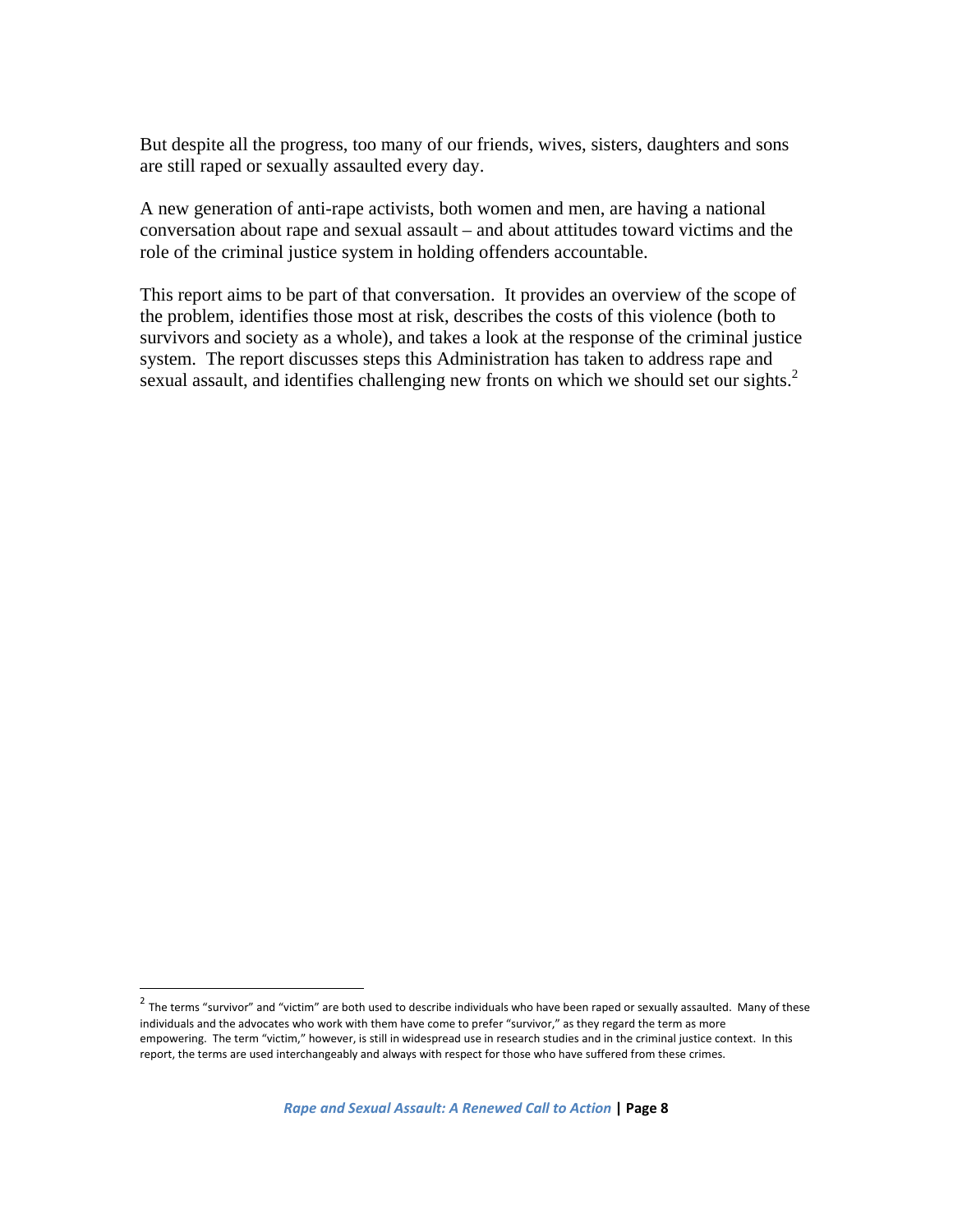# **An Overview of the Problem**

Anyone can be a victim of rape or sexual assault. But some are more at risk than others:

- **Women and girls are the vast majority of victims**: as noted, nearly 1 in 5 women has been raped in her lifetime.<sup>3</sup>
- **Men and boys, however, are also at risk**: 1 in 71 men or almost 1.6 million have been raped during their lives. $4$
- **Women of all races are targeted, but some are more vulnerable than others:** 33.5% of multiracial women have been raped, as have 27% of American Indian and Alaska Native women, compared to 15% of Hispanic, 22% of Black, and 19% of White women.<sup>5</sup>
- **Most victims know their perpetrators:** 51% of female victims were raped by a current or former intimate partner, and 41% were raped by an acquaintance. Stranger rape, in contrast, accounts for  $14\%$  of the total.<sup>6</sup> Of men and boys, 52% report being raped by an acquaintance and 15% by a stranger.<sup>7</sup>
- **Repeat victimization is common:** over a third of women who were raped as minors were also raped as adults.<sup>8</sup>
- **The majority of perpetrators are male:** 98% of female and 93% of male rape survivors report that their assailants were male.<sup>9</sup>
- **Young people are especially at risk:** nearly half of female survivors were raped before they were 18, and over one-quarter of male survivors were raped before they were  $10<sup>10</sup>$

<sup>3</sup> Black, M.C., Basile, K.C., Breiding, M.J., Smith, S.G., Walters, M.L., Merrick, M.T., Chen, J., & Stevens, M.R. (2011). *The National Intimate Partner and Sexual Violence Survey (NISVS): 2010 Summary Report.* Atlanta, GA: National Center for Injury Prevention and Control, Centers for Disease Control and Prevention. [Hereafter cited as NISVS (2010)] In calculating the prevalence of rape, The Centers for Disease Control and Prevention (CDC) counts completed forced penetration, attempted forced penetration, or alcohol/drug facilitated completed penetration. Like other researchers, the CDC considers attempted forced penetration to fall within the definition of "rape" because that crime can be just as traumatizing for victims. As the CDC further explains, the most common form of rape victimization experienced by women was completed forced penetration: 12.3% of women in the United States were victims of completed forced penetration; 8% were victims of alcohol/drug‐facilitated completed penetration, and 5.2% were victims of attempted forced penetration. These are lifetime estimates and a victim might have experienced multiple forms of these subtypes of rape in her lifetime.

 $4$  NISVS (2010)

<sup>&</sup>lt;sup>5</sup> NISVS (2010); Asian or Pacific Islander (API) women are also assaulted. However, the NISVS does not report the prevalence of sexual violence for API women due to a high standard error or low number of responses.

 $^6$  Some women are raped by multiple perpetrators in different relationships. Because a woman may be raped both by an intimate partner and a stranger, the overall percentages do not sum to 100.

 $\frac{7}{8}$  NISVS (2010)<br> $\frac{8}{8}$  NISVS (2010)

<sup>9</sup> NISVS (2010)

<sup>&</sup>lt;sup>10</sup> NISVS (2010)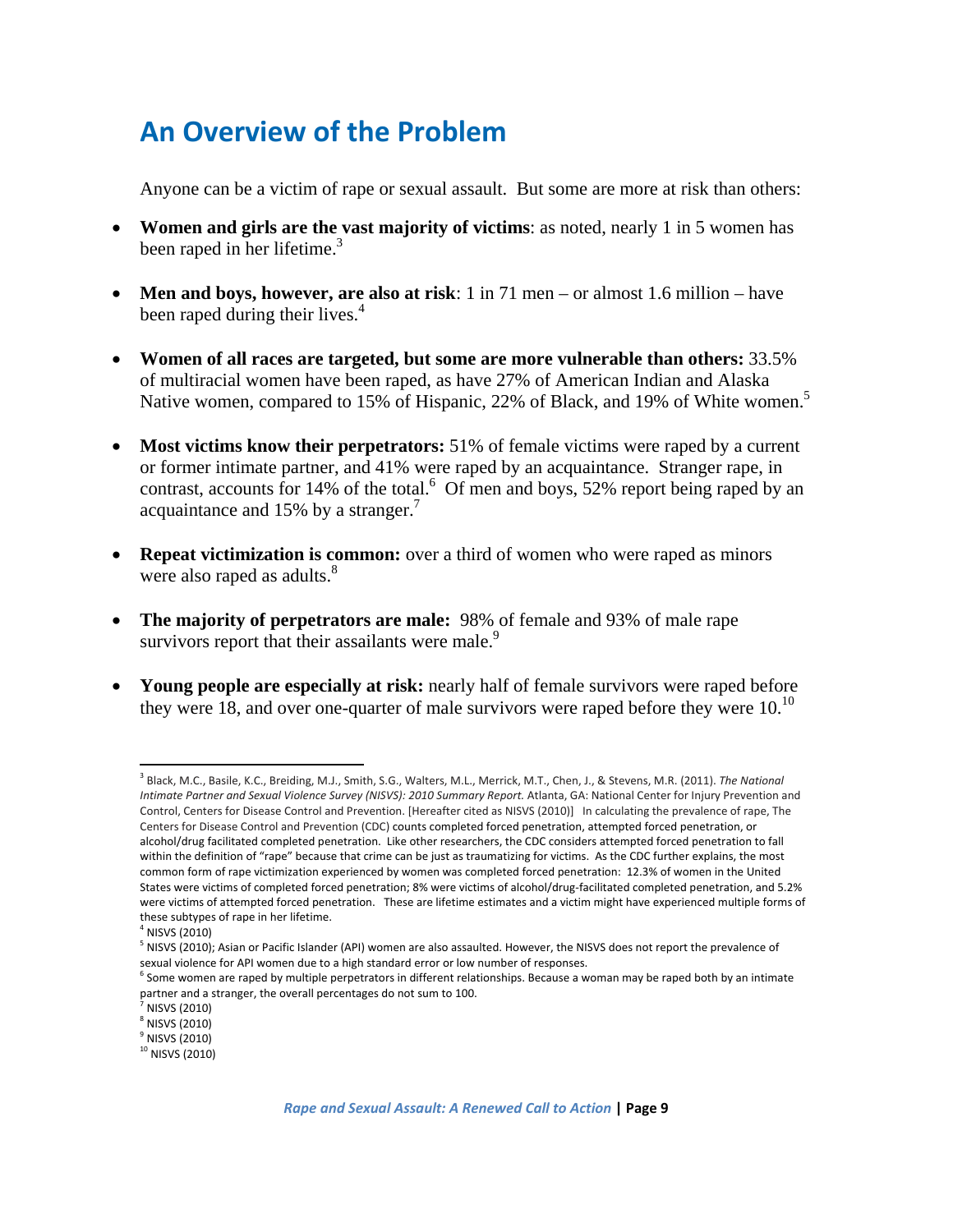#### **A Closer Look at the Demographics**

**Teens and young adults.** The majority of rape and sexual assault victims are young – between the ages of 16 and 24. The Centers for Disease Control and Prevention (CDC) reports that 80% of female victims were raped before they turned 25, and almost half were raped before they were  $18^{11}$  Among men, 28% were raped before they were  $10^{12}$ 

Some 12% of high school girls report having been forced to have sexual intercourse.13 And up to 38% of runaway teens say that sexual abuse is one of the reasons they left home. $14$ 



College students are especially at risk:

1 in 5 women has been sexually assaulted while in college.15

**People with disabilities.** People with physical or mental disabilities may also be at increased risk. A study found that in the mid-1990s, women with severe disabilities were four times more likely to be sexually assaulted than women with no disability.<sup>16</sup> A more recent study made similar findings, reporting that individuals with a disability were three times more likely to be raped or sexually assaulted than individuals without a disability.<sup>17</sup>

**LGBT community.** People who identify as lesbian, gay, bisexual, or transgender (LGBT) are also uniquely vulnerable. One study found that 13.2% of bisexual men and 11.6% of gay men were raped in adulthood, compared to 1.6% of heterosexual men.<sup>18</sup> According to the CDC, 46% of bisexual women have been raped, compared to 13% of lesbians and

 $11$  NISVS (2010)

<sup>12</sup> NISVS (2010); "Age at first rape (females)" chart is derived from NISVS (2010). A comparable breakdown for males is not available because NIVIS (2010) does not report any age categories for males, other than "under 10."<br><sup>13</sup> Youth Risk Behavior Surveillance. (2011). Centers for Disease Control and Prevention. U.S. Department of Health and Human

Services.

<sup>14</sup> Greene, J., & Sanchez, R. (2002). *Sexual Abuse Among Homeless Adolescents: Prevalence, Correlates and Sequelea*. The

Administration on Children, Youth and Families.<br><sup>15</sup> Krebs, C. P., Lindquist, C. H., Warner, T. D., Fisher, B. S., & Martin, S. L. (2007). The Campus Sexual Assault (CSA) Study (221153). Washington, DC: National Institute of Justice, U.S. Department of Justice. [Hereafter cited as CSA (2007)].; Krebs, C. P., Lindquist, C. H., Warner, T. D., Fisher, B. S., & Martin, S. L (2009) College Women's Experiences with Physically Forced, Alcohol‐ or Other Drug‐

Enabled, and Drug-Facilitated Sexual Assault Before and Since Entering College. Journal of American College Health, 57(6), 639-647.<br><sup>16</sup> Casteel, C., Martin, S. L., Smith, J. B., Gurka, K. K., & Kupper, L. L. (2008). Natio women with disabilities. *Injury Prevention*, *14*(2), 87‐90.

<sup>17</sup> Harrell, E. (2012). *Crime Against Persons with Disabilities, 2009‐2011 – Statistical Tables*. Bureau of Justice Statistics, U.S. Department of Justice.<br><sup>18</sup> Balsam, K. F., Beauchaine, T. P., & Rothblum, E. D. (2005). Victimization over the life span: A comparison of lesbian, gay, bisexual,

and heterosexual siblings. *Journal of Consulting and Clinical Psychology*, *73*(3), 477‐487. [Hereafter cited as Balsam (2005)]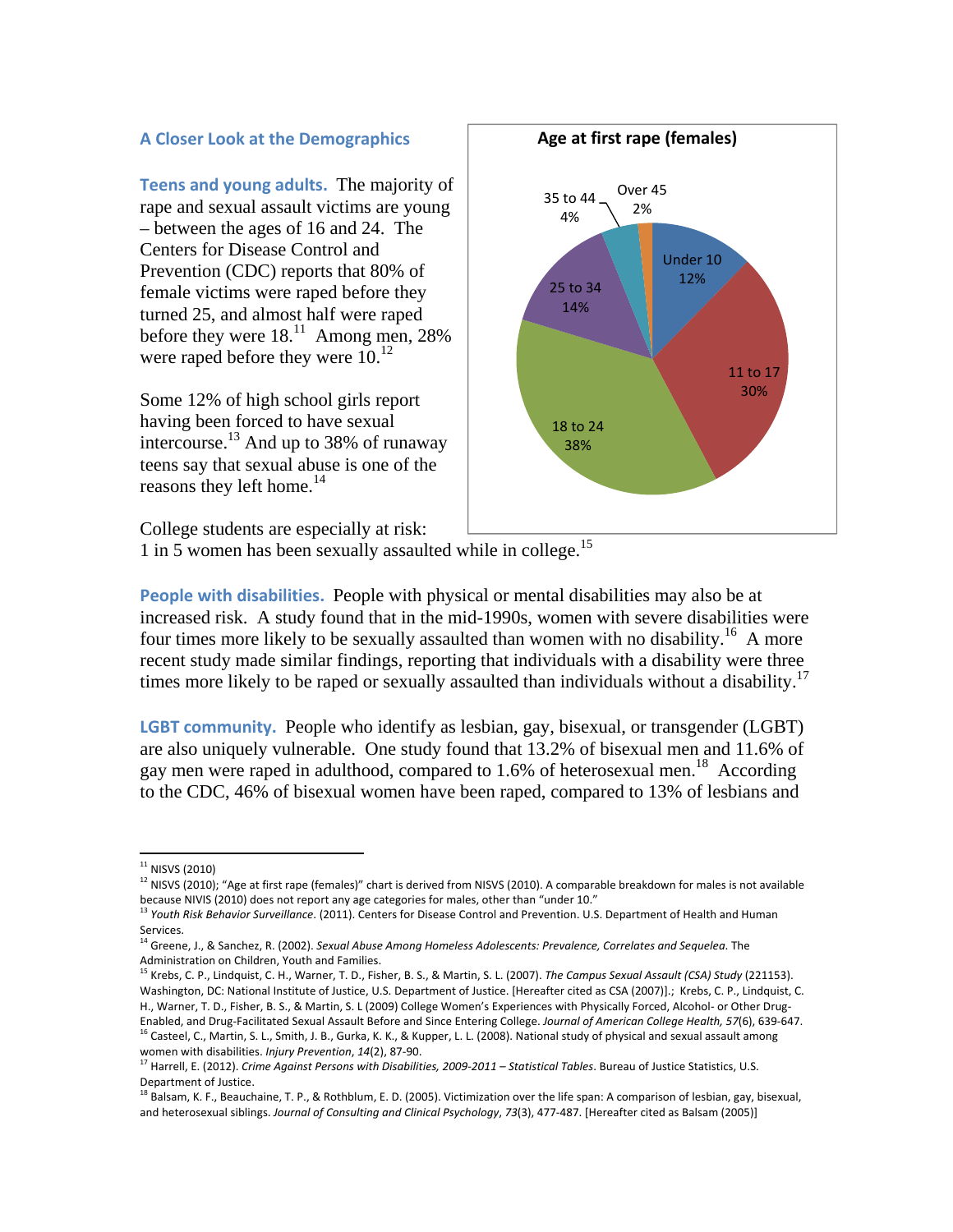17% of heterosexual women.<sup>19</sup> Another study found that more than 25% of transgender individuals had been sexually assaulted after the age of  $13.^{20}$ 

**Incarcerated individuals.** Sexual assault is a problem in our nation's prisons. Among former state prisoners, 14% of females and 4% of males were sexually assaulted by another prisoner. Incarcerated gay and bisexual men are at particular risk: 34% of bisexual males and 39% of gay males report being sexually assaulted by another prisoner, compared to 3.5% of heterosexual males.<sup>21</sup>

**Undocumented immigrants.** While numbers are difficult to estimate, undocumented immigrants face unique difficulties. Abusers often threaten to have their victims deported if they try to seek help, making immigrant survivors less likely to report these crimes.<sup>22</sup> Immigrant survivors may also be unaware or confused by the services that are available, particularly if service providers lack linguistically or culturally appropriate resources.<sup>2</sup>

**People who are homeless.** There's a correlation between homelessness and sexual violence. One study found that 13% of homeless women had been raped in the previous year, and half of these women were raped at least twice.<sup>24</sup> This compares to 1% of women nationally who reported being raped in the previous year.<sup>25</sup> Additionally, up to 43% of homeless women were abused as children.<sup>26</sup>

<sup>&</sup>lt;sup>19</sup> Walters, M.L., Chen, J., & Breiding, M.J. (2013). The National Intimate Partner and Sexual Violence Survey (NISVS): 2010 Findings on Victimization by Sexual Orientation. National Center for Injury Prevention and Control, Centers for Disease Control and Prevention.

<sup>&</sup>lt;sup>20</sup> Testa, R. J., Sciacca, L. M., Wang, F., Hendricks, M. L., Goldblum, P., Bradford, J., & Bongar, B. (2012). Effects of Violence on Transgender People. *Professional Psychology: Research and Practice*, *43*(5), 452‐459.

<sup>21</sup> Beck, A.J. & Johnson, C. (2012). *Sexual Victimization Reported by Former State Prisoners, 2008*. Bureau of Justice Statistics, U.S. Department of Justice. Retrieved from

http://www.prearesourcecenter.org/sites/default/files/library/sexualvictimizationreportedbyformerstateprisoners2008.pdf.  $^{22}$  Orloff, L.E. & Dave, N. (1997) Identifying Barriers: Survey of Immigrant Women and Domestic Violence in the D.C. Metropolitan Area. *Poverty and Race. 6*(4) 9‐10

<sup>23</sup> Mindlin, J., Orloff, J.E., Pochiraju, S., Baran, A., & Echavarria, E. (2013).*Dynamics of sexual assault and the implications for immigrant women*. National Immigrant Women's Advocacy Project. Retrieved from: http://niwaplibrary.wcl.american.edu/cultural‐ competency/dynamics‐of‐violence‐against‐immigrant‐women.

<sup>24</sup> Wenzel, S.L., Leake, B.D., Gelberg, L. (2000). Health of homeless women with recent experiences of rape. *Journal of General Internal Medicine, 15*(4).265-269.<br><sup>25</sup> NISVS (2010)

<sup>26</sup> The National Center on Family Homelessness (2007). *Violence in the lives of homeless women.* Retrieved from: http://www.councilofcollaboratives.org/files/fact\_violence.pdf.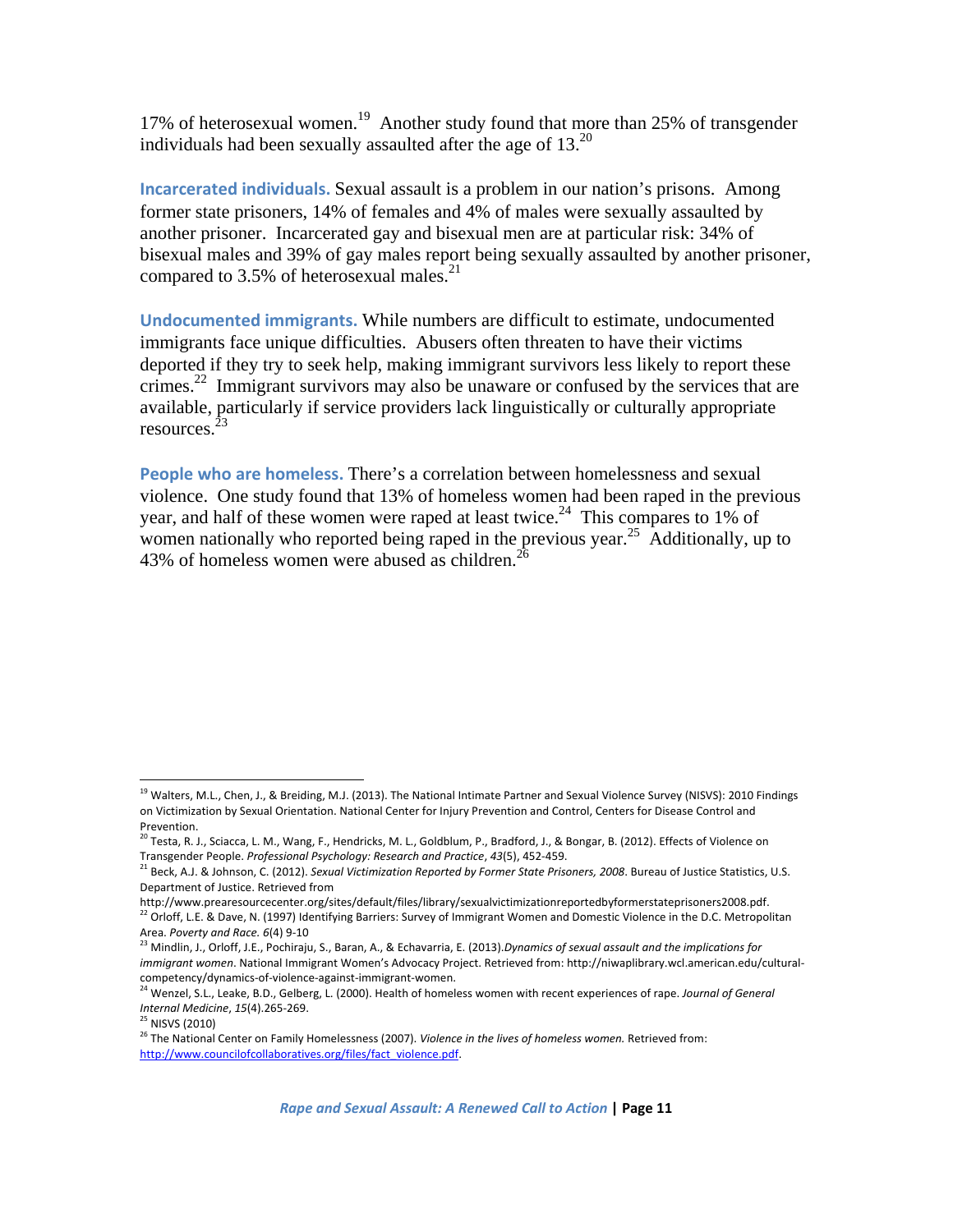# **The Impacts of Rape and Sexual Assault**

Rape and sexual assault can take a profound toll on survivors, who often suffer from a wide range of physical and mental health problems that can be long-lasting.

#### **Physical Health**

According to the National Crime Victimization Survey, between 2005-2010, 58% of all female victims of sexual assault sustained an injury.<sup>27</sup> Women who are raped or stalked by any perpetrator or physically assaulted by an intimate partner are more likely to have asthma, irritable bowel syndrome, and diabetes, and are also more likely to suffer from chronic pain, frequent headaches, and difficulty sleeping than non-victims.<sup>28</sup> A study of women in North Carolina indicated that survivors of sexual assault were more likely to smoke, to have high cholesterol and hypertension, and to be obese.<sup>29</sup> African American women ages 18-24 who are sexually assaulted are nearly five times more likely to test positive for a high-risk HPV infection. Also, survivors of intimate partner rape or sexual assault are more likely than non-victims to contract sexually-transmitted infections, and are also more likely to report HIV risk factors, such as unprotected sex, injection drug use and alcohol abuse.<sup>30</sup>

#### **Mental Health**

Survivors also suffer from a wide range of mental health problems, including depression, anxiety, and post-traumatic stress disorder  $(PTSD)$ .<sup>31</sup> One study found that over half of survivors who were forcibly raped while under the influence of alcohol or drugs developed lifetime PTSD. These victims were also almost five times more likely to have lifetime major depressive episodes than non-victims.<sup>32</sup>

<sup>27</sup> Planty, M., Berzofsky, M., Krebs, C., Langton, L., & Smiley‐McDonald, H. (2013). *Female victims of sexual violence, 1994‐2010*. Washington, DC: U.S. Dept. of Justice, Office of Justice Programs, Bureau of Justice Statistics. [Hereafter cited as Planty (2013)] <sup>28</sup> NISVS (2010)

<sup>29</sup> Cloutier, S., Martin, S. L., & Poole, C. (2002). Sexual assault among North Carolina women: prevalence and health risk factors. *Journal of Epidemiology and Community Health*, *56*(4), 265‐271.

<sup>&</sup>lt;sup>30</sup> Wingood, G. M., Seth, P., DiClemente, R. J., & Robinson, L. S. (2009). Association of sexual abuse with incident high-risk human papilloma‐ virus infection among young African‐American women. *Sexually Transmitted Disease*, *36*(12), 784‐786.; Bauer, H. M., Gibson, P., Hernandez, M., Kent, C., Klausner, K., & Bolan, G. (2002). Intimate partner violence and high‐risk sexual behaviors among female patients with sexually transmitted diseases. *Sexually Transmitted Diseases*, *29*(7), 411‐416.; Centers for Disease Control and Prevention. (2008) Adverse Health Conditions and Health Risk Behaviors Associated with Intimate Partner Violence ‐‐‐ United States, 2005. *MMWR*. *57*(5): 113‐7. Retrieved from: http://www.cdc.gov/mmwr/preview/mmwrhtml/mm5705a1.htm; Lang, D.L., et al. (2011) Rape victimization and high risk sexual behaviors: longitudinal study of African‐American adolescent females. Western Journal of Emergency Medicine. *12*(3), 333‐342.

<sup>&</sup>lt;sup>31</sup> Many people with PTSD have flashbacks, repeatedly reliving the traumatic event in their thoughts or sleep. People with PTSD also may startle easily, lose interest in things they used to enjoy, or become more aggressive. National Council on Disability (n.d.). *Section 3: Post Traumatic Stress Disorder (PTSD) and Traumatic Brain Injury (TBI)*. Retrieved from

http://www.ncd.gov/publications/2009/March042009/section3; National Institute of Mental Health (n.d.). *Anxiety Disorders*.

<sup>&</sup>lt;sup>32</sup> Zinzow, H., Resnick, H., Amstadter, A., McCauley, M., Ruggiero, K., & Kilpatrick, D. (2012). Prevalence and risk of psychiatric disorders as a function of variant rape histories: Results from a national survey of women. *Social Psychiatry and Psychiatric Epidemiology*, *47*(6), 893‐902. [Hereafter cited as Zinzow (2012)]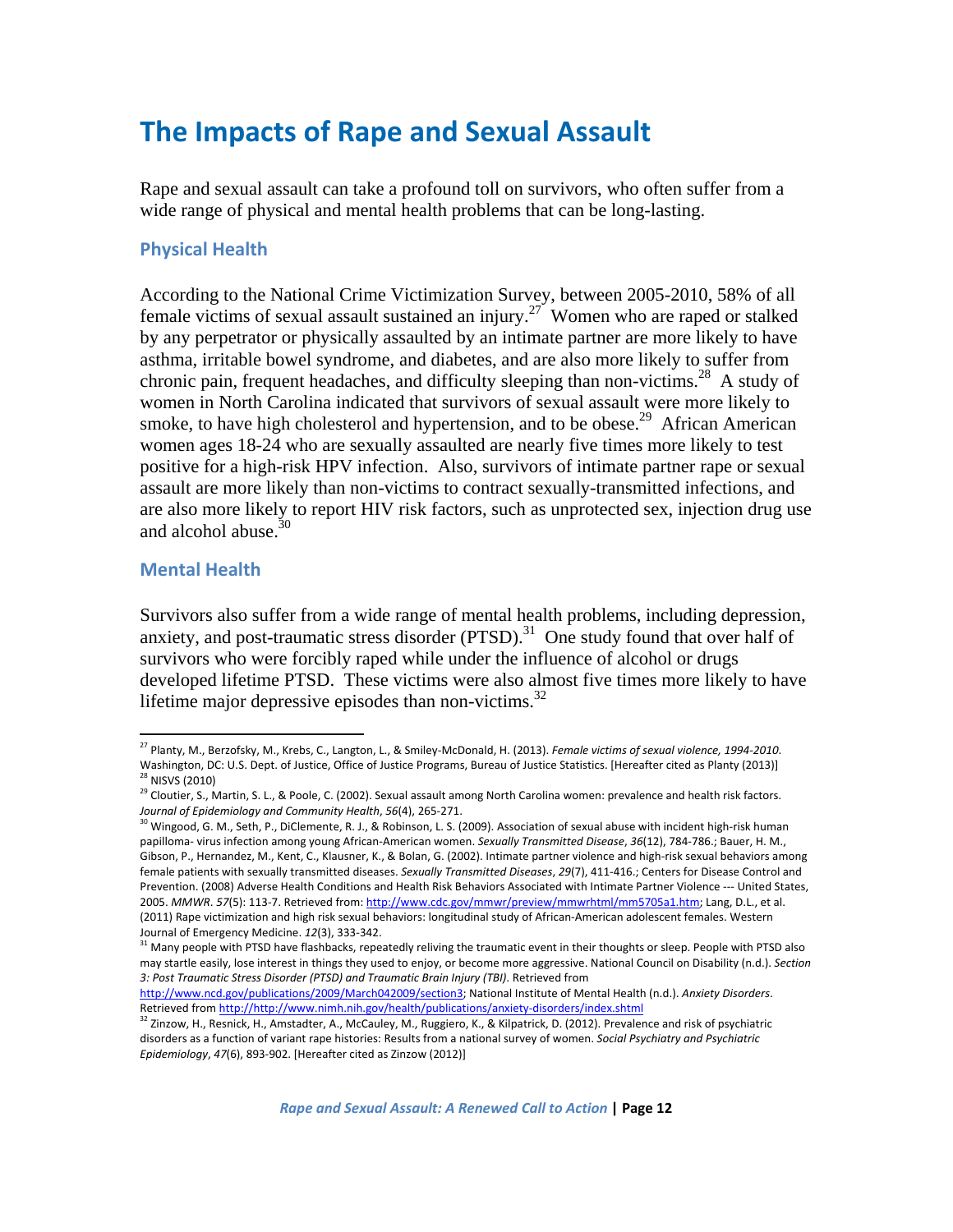Survivors of sexual assault are also more likely than non-victims to engage in risky behavior – such as substance and alcohol abuse, smoking, and high-risk HIV behavior.<sup>33</sup> Experts believe these are a means of coping with the trauma, or that victims are otherwise self-medicating. One study found that when controlling for previous substance abuse history, sexual assault survivors were more likely to abuse alcohol than women who were not assaulted.<sup>34</sup> Another study found that female veterans who experienced sexual trauma in the military were twice as likely to report substance abuse, PTSD, and anxiety than female veterans who were not assaulted.<sup>35</sup>

Sexual assault survivors are also more prone to developing eating disorders: one survey of undergraduates found that victims were seven times more likely to vomit or use laxatives to lose weight than non-victims. $36$ 

Survivors of rape and sexual assault are also more likely to attempt or consider suicide. Research has found that men who were sexually abused in childhood are twice as likely as non-victims to attempt suicide. $37$  One study found that high school students who were raped were more likely to report suicidal ideation in the past 12 months than their nonvictimized counterparts.38 Another study reported that almost half of female veterans who were sexually assaulted in the military report suicide ideation.<sup>39</sup>

Today, victims may be further traumatized by social media – through which the details of an assault can "go viral." While this is an unresearched issue, a number of high profile sexual assault cases have drawn attention to this relatively new and disturbing dynamic.

<sup>33</sup> Cloutier, S., Martin, S. L., & Poole, C. (2002). Sexual assault among North Carolina women: prevalence and health risk factors. *Journal of Epidemiology and Community Health*, *56*(4), 265‐271.; Centers for Disease Control and Prevention. Adverse Health Conditions and Health Risk Behaviors Associated with Intimate Partner Violence ‐‐‐ United States, 2005. MMWR. 2008; 57(5): 113‐7. Available at http://www.cdc.gov/mmwr/preview/mmwrhtml/mm5705a1.htm; Lang, D.L., et al. Rape victimization and high risk sexual behaviors: longitudinal study of African-American adolescent females. Western Journal of Emergency Medicine. 2011; 12(3).; Kilpatrick, D.G., Acierno, R., Resnick, H., Sounders, B.E., Best, C.L. (1997). A 2‐Year Longitudinal Analysis of the Relationships Between

Violent Assault and Substance Use in Women. Journal of Consulting and Clinical Psychology, 65(5), 834-847.<br><sup>34</sup> Kilpatrick, D.G., Acierno, R., Resnick, H., Sounders, B.E., Best, C.L. (1997). A 2-Year Longitudinal Analysis Between Violent Assault and Substance Use in Women. *Journal of Consulting and Clinical Psychology, 65*(5), 834‐847. <sup>35</sup> Kimerling, R., Street, A., Pavao, J., Smith, M., Cronkite, R. C., Holmes, T. H., & Frayne, S. (2010). Military-related sexual trauma among veterans health administration patients returning from Afghanistan and Iraq. *American Journal of Public Health*, *100*(8),

<sup>1409–1412.</sup>

<sup>&</sup>lt;sup>36</sup> Fischer, S., Stojek, M., & Hartzell, E. (2010). Effects of multiple forms of childhood abuse and adult sexual assault on current eating disorder symptoms. *Eating Behaviors*, *11*(3), 190‐192.; Gidycz, C. A., Orchowski, L. M., King, C. R., & Rich, C. L. (2008). Sexual Victimization and Health-Risk Behaviors. A Prospective Analysis of College Women. Journal of Interpersonal Violence, 23(6), 744-763.<br><sup>37</sup> Dube, Shanta R. (2005). Long-Term Consequences of Childhood Sexual Abuse by Gender o

*Medicine, 28*(5), 430 ‐ 438‐438. <sup>38</sup> Basile, Lynberg, Simon, Arias, Brener, & Saltzman (2006). The Association between self reported lifetime history of forced sexual

intercourse and recent health risk behaviors: Findings from the 2003 National Youth Risk Behavior Survey. *Journal of Adolescent Health*, *39*(5), 752.e1‐752.e7 (available on‐line only).

<sup>&</sup>lt;sup>39</sup> Surís, A., Link-Malcolm, J., & North, C. S. (2011). Predictors of suicidal ideation in veterans with PTSD related to military sexual trauma. *Journal of Traumatic Stress, 24*(5), 605‐608.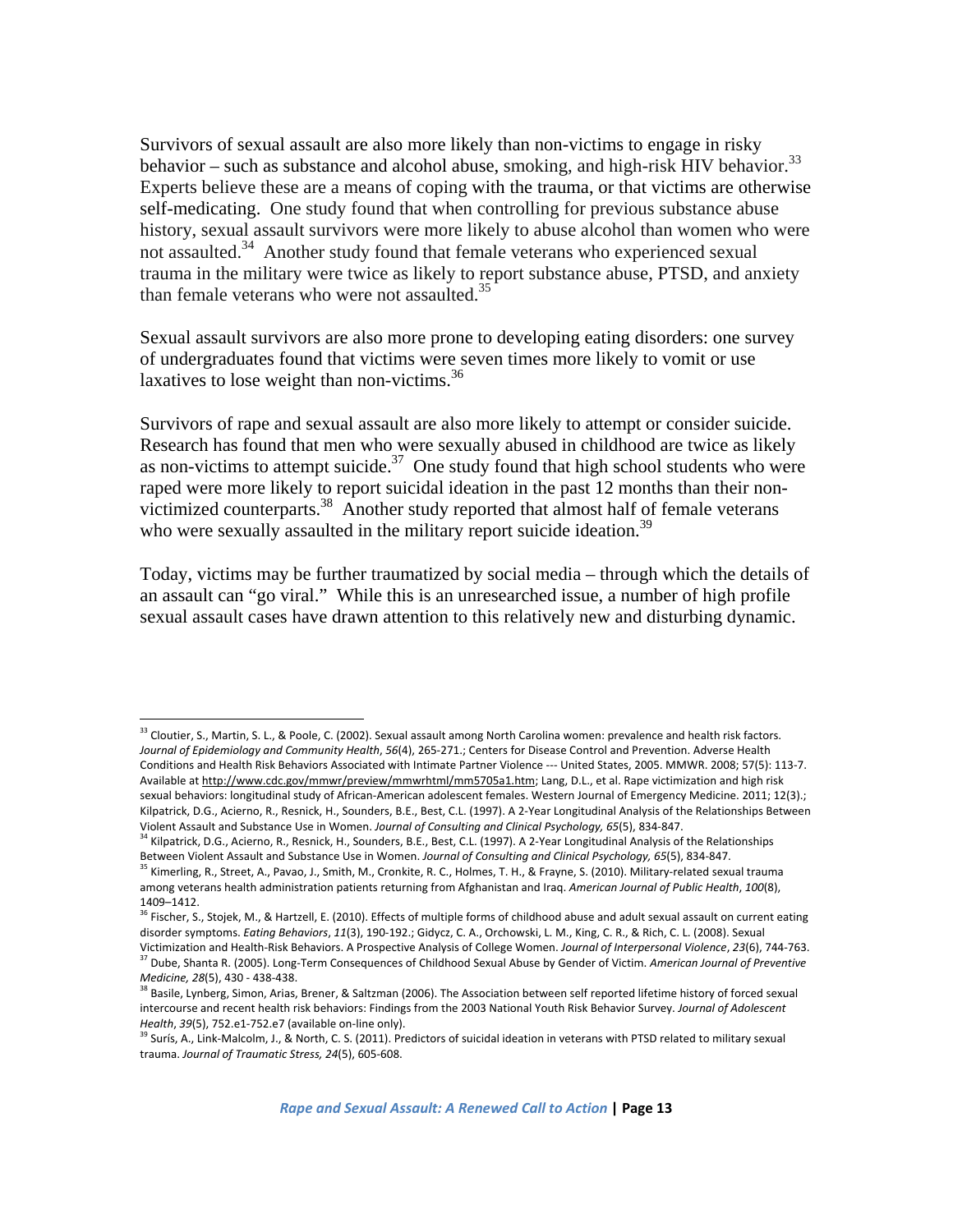### **Campus Sexual Assault: A Particular Problem**

Sexual assault is a particular problem on college campuses: 1 in 5 women has been sexually assaulted while in college. $40$  The dynamics of college life appear to fuel the problem, as many survivors are victims of what's called "incapacitated assault": they are sexually abused while drunk, under the influence of drugs, passed out, or otherwise incapacitated.<sup>41</sup> Perpetrators often prey on incapacitated women, and sometimes surreptitiously provide their victims with drugs or alcohol.<sup>42</sup> Perpetrators who drink prior to an assault are more likely to believe that alcohol increases their sex drive – and are also more likely to think that a woman's drinking itself signals that she's interested in  $sex.<sup>43</sup>$ 

Most college victims are assaulted by someone they know, especially in incapacitated assaults.44 And parties are often the site of the crime: a 2007 study found that 58% of incapacitated rapes and 28% of forced rapes took place at a party.<sup>45</sup> Notably, campus perpetrators are often serial offenders. One study found that 7% of college men admitted to committing rape or attempted rape, and 63% of these men admitted to committing multiple offenses, averaging six rapes each. $^{46}$ 

College survivors suffer high rates of PTSD, depression, and drug or alcohol abuse, which can hamper their ability to succeed in school.<sup>47</sup> Depression and anxiety are linked to higher college dropout rates, as is substance abuse.<sup>48</sup>

Reporting rates for campus sexual assault are also very low: on average only 12% of student victims report the assault to law enforcement.<sup>49</sup>

<sup>&</sup>lt;sup>40</sup> The Campus Sexual Assault (CSA) Study (2007); The Campus Sexual Assault Study was conducted by RTI International and funded by the National Institute of Justice. Data were collected using a web‐based survey from undergraduate students (5,466 women and 1,375 men) at two large, public universities.; Krebs, C. P., Lindquist, C. H., Warner, T. D., Fisher, B. S., & Martin, S. L (2009) College Women's Experiences with Physically Forced, Alcohol‐ or Other Drug‐Enabled, and Drug‐Facilitated Sexual Assault Before and Since Entering College. *Journal of American College Health, 57*(6), 639‐647.

<sup>41</sup> Kilpatrick, D. G., Resnick, H. S., Ruggiero, K. J., Conoscenti, L. M., & McCauley, J. (2007). *Drug facilitated, incapacitated, and forcible rape: A national study* (NCJ 219181). Charleston, SC: Medical University of South Carolina, National Crime Victims Research & Treatment Center.[Hereafter cited as Kilpatrick (2007)]

 $42$  Ibid.

<sup>43</sup> Zawacki, T., Abbey, A., Buck, P. O., McAuslan, P., & Clinton-Sherrod, A. M. (2003). Perpetrators of alcohol-involved sexual assaults: How do they differ from other sexual assault perpetrators and nonperpetrators? *Aggressive Behavior*, *29*(4), 366‐380.

<sup>&</sup>lt;sup>44</sup> The Campus Sexual Assault (CSA) Study (2007)

<sup>&</sup>lt;sup>45</sup> The Campus Sexual Assault (CSA) Study (2007).

<sup>46</sup> Lisak, D., & Miller, P. M. (2002). Repeat Rape and Multiple Offending Among Undetected Rapists. *Violence and Victims*, *17*(1), 73‐ 84. [Hereafter cited as Lisak (2002)]

<sup>&</sup>lt;sup>47</sup> Kilpatrick (2007)

<sup>48</sup> Eisenberg, D., Golberstein, E., & Hunt, J. B. (2009). Mental Health and Academic Success in College. *B E Journal of Economic Analysis & Policy*, *9*(1), 1‐35.; Arria, A. M., Garnier‐Dykstra, L. M., Caldeira, K. M., Vincent, K. B., Winick, E. R., & O'Grady, K. E. (2013). Drug use patterns and continuous enrollment in college: results from a longitudinal study. *Journal of Studies on Alcohol and Drugs*, *74*(1), 71‐83.

<sup>&</sup>lt;sup>49</sup> Kilpatrick (2007)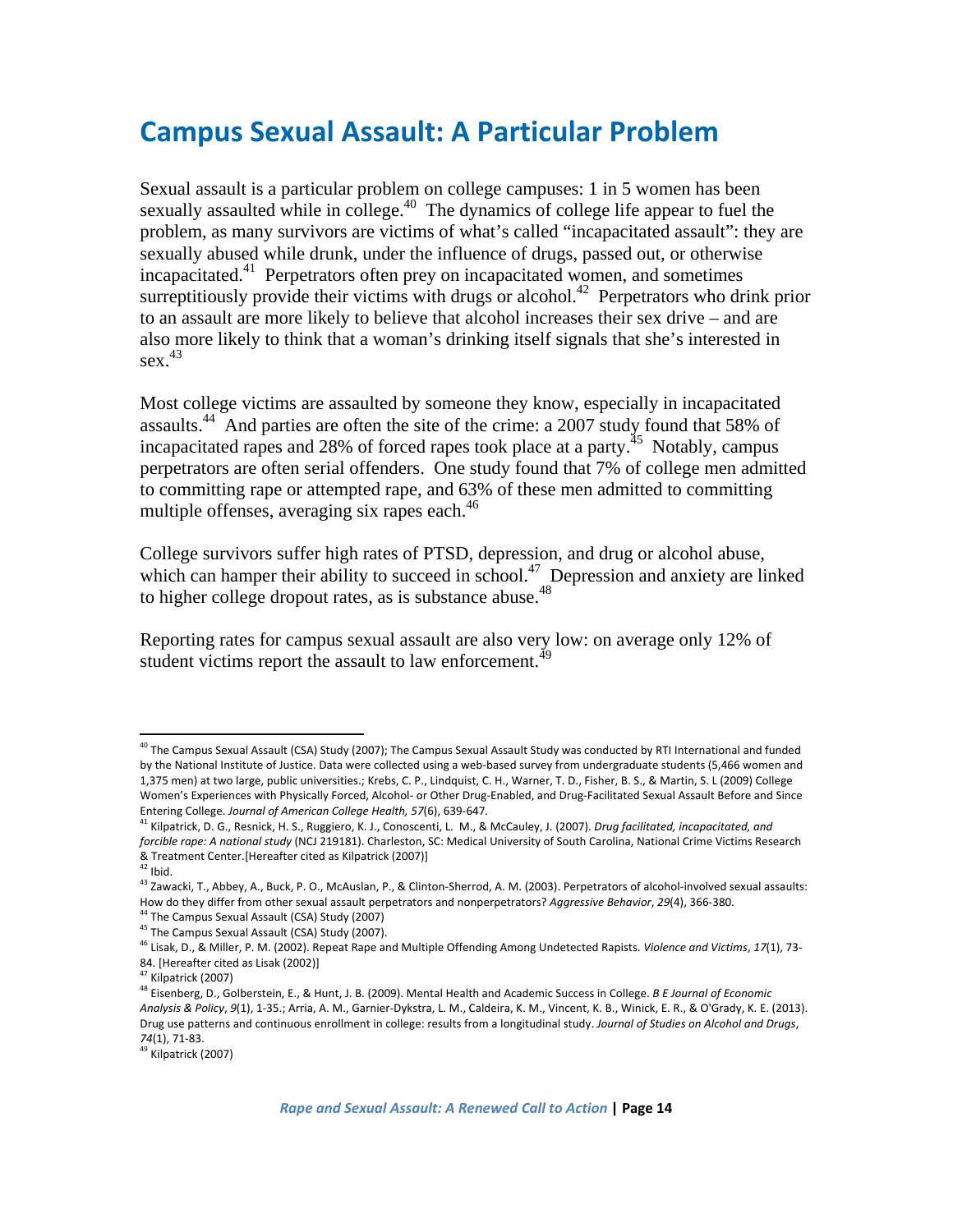# **The Economic Costs**

Although the economic costs of rape and sexual assault are hard to quantify and the data is limited, the existing research indicates that the costs are great. Various research studies have examined the quantifiable cost per rape, accounting for such costs as medical and victim services, loss of productivity, and law enforcement resources. Researchers also generally agree that intangible costs, such as decreased quality of life, though difficult to monetize, are also a necessary part of the cost calculus for sexual assault. (Many researches, in fact, believe the intangible costs are especially high in cases of sexual assault, due to the serious physical and mental health consequences for survivors.) Each of the studies we examined used a somewhat different methodology, but all found the costs to be significant – ranging from \$87,000 to \$240,776 per rape.<sup>50</sup>

In another study, the National Crime Victimization Survey found that between 2005- 2010, 58% of female sexual assault victims were injured, 35% of whom received medical treatment.<sup>51</sup> For women who are raped by an intimate partner, about 36.2% are physically injured and, of those,  $31\%$  receive some type of medical care.<sup>52</sup> The injuries for intimate-partner rapes range from scratches, bruises, or welts to lacerations, broken bones, dislocated joints, head or spinal cord injuries, chipped or broken teeth, or internal injuries.<sup>53</sup> Nearly 80% of those who receive medical care are treated in a hospital, and 43.6% of those victims spend one or more nights there.<sup>54</sup>

A 2003 CDC report on the costs of intimate partner violence found that the average medical cost for victims who received treatment was \$2,084 per victimization. In half of these cases, private or group health insurers were the primary source of payment; survivors bore most of the financial burden one-fourth of the time.<sup>55</sup> Many survivors incur at least some out-of-pocket costs for their medical care.

Also among intimate-partner rape survivors, more than one-fifth lose time from paid work, with an average loss of 8.1 days. Additionally, over one-eighth report losing time from household chores, with an average of 13.5 days lost. Nationally, rape survivors lose an estimated 1.1 million days of activity each year.<sup>56</sup>

<sup>50</sup> Miller, T.R., Cohen, M.A., & Wiersema, B. (1996). *Victim costs and consequences: A new look*. National Institute of Justice. https://www.ncjrs.gov/pdffiles/victcost.pdf; Delisi, M. (2010). Murder by numbers: Monetary costs imposed by a sample of homicide offenders. *The Journal of Forensic Psychiatry & Psychology*, *21*, 501‐513.; Cohen, M. A., and Piquero, A.R. (2009) "New Evidence on the Monetary Value of Saving a High Risk Youth," *Journal of Quantitative Criminology, 25*(1), 25–49. French, Michael T., Kathryn E. McCollister, and David Reznik (2010) The Cost of Crime to Society: New Crime‐Specific Estimates for Policy and Program Evaluation. *Drug Alcohol Dependence, <sup>108</sup>*(1‐2), <sup>98</sup>‐109. <sup>51</sup> Planty (2013)

<sup>52</sup> NCIPC (2003). Costs of Intimate Partner Violence Against Women in the United States. Department of Health and Human Services, Centers for Disease Control and Prevention, March 2003. [hereafter referred to as NCIPC (2013)].<br><sup>53</sup> NCIPC (2003)

<sup>&</sup>lt;sup>54</sup> NCIPC (2003)

<sup>55</sup> NCIPC (2003)

 $56$  NCIPC (2003)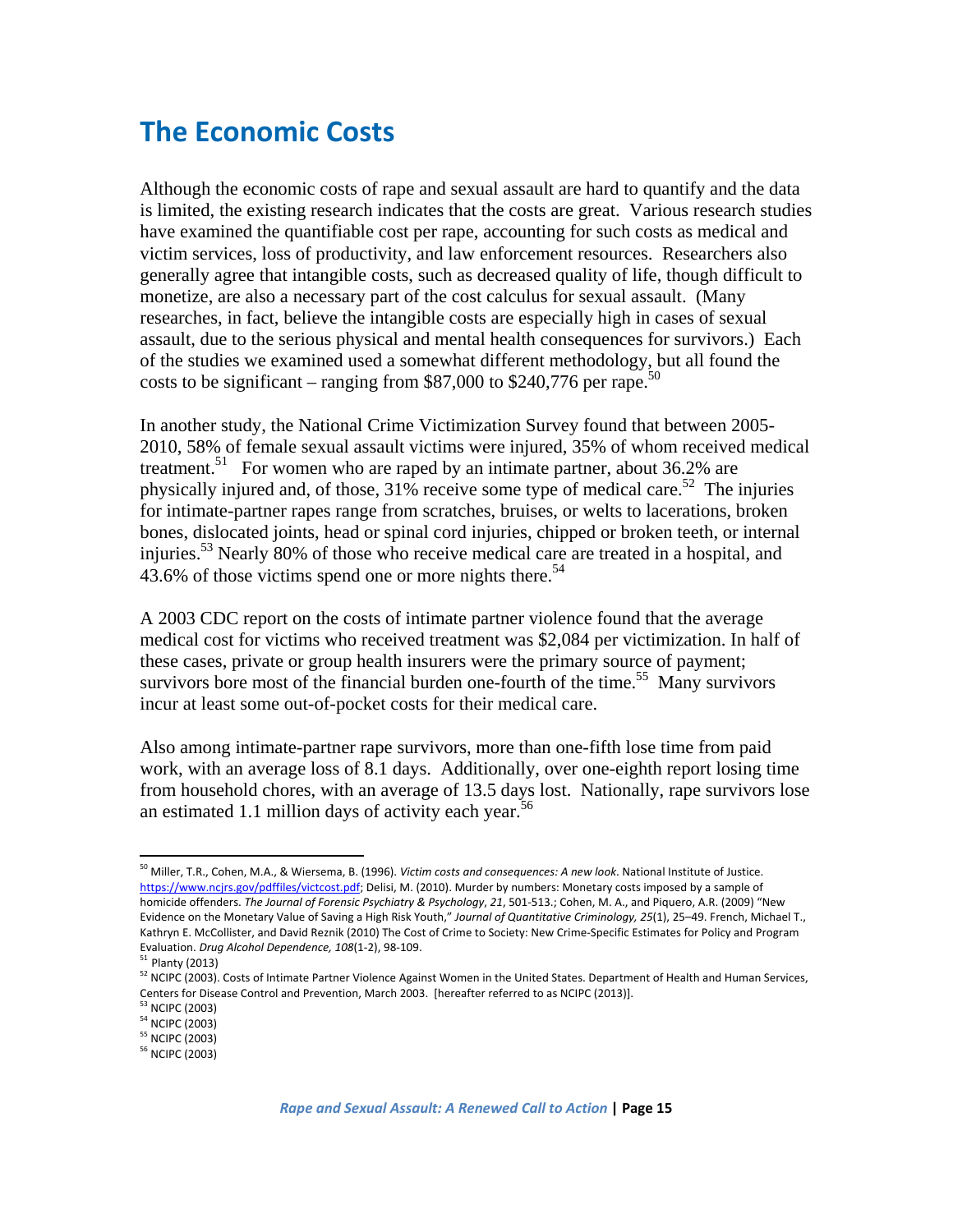# **The Criminal Justice Response**

According to the National Crime Victimization Survey, between 2005-2010, only 36% of rapes or sexual assaults were reported to the police.<sup>57</sup> Male survivors report their assault at even lower rates than women.<sup>58</sup>But even when sexual assaults are reported, many assailants are not arrested and many cases are not prosecuted.

#### **Arrests**

Arrest rates for sexual assault cases are low. According to the National Crime Victimization Survey, approximately 12% of the 283,200 annual rape or sexual assault victimizations between 2005-2010 resulted in an arrest at the scene or during a follow-up investigation.<sup>59</sup>

Many factors may contribute to low arrest rates, and these cases can be challenging to investigate. However, research shows that some police officers still believe certain rape myths (e.g., that many women falsely claim rape to get attention), which may help account for the low rates. $60$  Similarly, if victims do not behave the way some police officers expect (e.g., crying) an officer may believe she is making a false report<sup>61</sup> – when, in reality, only 2-10% of reported rapes are false.<sup>62</sup>

Sexual assault cases can also be difficult to investigate because of the effects of the trauma itself. Victims of rape and sexual assault sometimes have difficulty recalling the event, and scientific research has found that the trauma after a crime like rape can damage the parts of the brain that control memory.<sup>63</sup> As a result, a victim may have impaired verbal skills, short term memory loss, memory fragmentation, and delayed  $recall<sup>64</sup>$ 

<sup>57</sup> Planty (2013) <sup>58</sup> Hart TC, Rennison CM. (2003). *Reporting crime to the police: <sup>1992</sup>‐2000*. Washington DC: U.S. Bureau of Justice Statistics, U.S. Department of Justice.

<sup>&</sup>lt;sup>59</sup> Planty (2013); The National Crime Victimization Survey is an annual survey of 90,000 households, comprising nearly 160,000 people. Respondents are asked about the frequency, characteristics, and consequences of criminal victimizations. For more information, visit www.bjs.gov.

<sup>60</sup> Page, A. D. (2008). Judging Women and Defining Crime: Police Officers' Attitudes Toward Women and Rape. *Sociological Spectrum*, *28*(4), 389‐411.

<sup>61</sup> Bollingmo, Guri C. (2008). Credibility of the emotional witness: A study of ratings by police investigators. *Psychology, Crime & Law, 14*(1), 29‐40.

 $^{62}$  Lisak, D., Gardinier, L., Nicksa, S. C., & Cote, A. M. (2010). False allegation of sexual assault: An analysis of ten years of reported cases. *Violence Against Women*, *16*(12), 1318‐1334.

<sup>&</sup>lt;sup>63</sup> Bremner, J.D., Elzinga, B., Schmahl, C., & Vermetten, E. (2008). Structural and functional plasticity of the human brain in posttraumatic stress disorder. *Progress in Brain Research*. *167*(1), 171‐186.

<sup>64</sup> Nixon, R. D., Nishith, P., & Resick, P. A. (2004). The Accumulative Effect of Trauma Exposure on Short-Term and Delayed Verbal Memory in a Treatment‐Seeking Sample of Female Rape Victims. *Journal of Traumatic Stress*, *17*(1), 31‐35.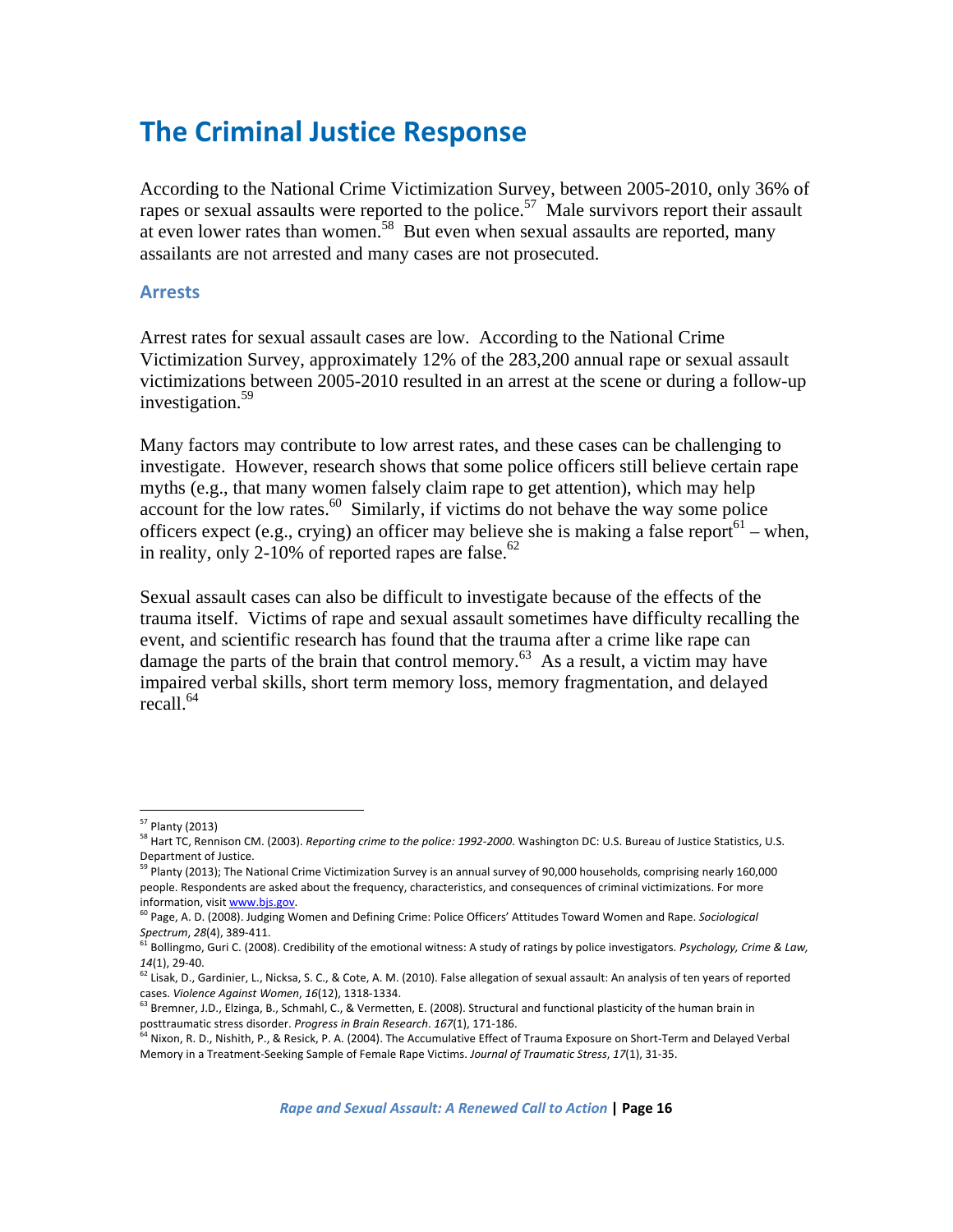Trauma-related memory loss can also mean cases get dropped: preliminary evidence suggests that victims who viewed themselves as giving incoherent accounts to law enforcement were less likely to proceed with their cases.<sup>65</sup>

Whatever the reasons, many victims have lost faith in the system, and believe they were ill-treated by those who should be on their side. Some victims report that law enforcement officers actively discouraged them from reporting, asked questions about their sexual history and dress, and overemphasized prosecution for false reports.<sup>66</sup> Survivors who encounter victim-blaming responses from officials have significantly higher levels of post-traumatic stress than those who do not.<sup>67</sup>

#### **Prosecutions**

While national prosecution data is not available, some research suggests that prosecution rates remain low in many jurisdictions.

One study indicated that two-thirds of survivors have had their legal cases dismissed, and more than 80% of the time, this contradicted her desire to prosecute.<sup>68</sup> According to another study of 526 cases in two large cities where sexual assault arrests were made, only about half were prosecuted.<sup>69</sup> Prosecutors were more likely to file charges when physical evidence connecting the suspect to the crime was present, if the suspect had a prior criminal record, and if there were no questions about the survivor's character or behavior.70

**Rape kit testing.** In some jurisdictions, the backlog of untested rape kits may also factor into low prosecution rates. After an assault, victims may seek a forensic exam – called a rape kit – that includes the collection of the perpetrator's DNA and documentation of injuries or other evidence of rape or sexual assault. Although there is not reliable national data, in recent years, media reports have revealed that thousands of rape kits have either not been forwarded to crime labs or are backlogged at the labs waiting to be tested.

<sup>&</sup>lt;sup>65</sup> Hardy, A., Young, K., & Holmes, E. A. (2009). Does trauma memory play a role in the experience of reporting sexual assault during police interviews? An exploratory study. *Memory*, *17*(8), 783‐788.

<sup>66</sup> Campbell, R. (2006). Rape Survivors' Experiences With the Legal and Medical Systems: Do Rape Victim Advocates Make a Difference? *Violence Against Women*, *12*(1), 30‐45. [Hereafter cited as Campbell (2006)]; Logan, T., Evans, L., Stevenson, E., & Jordan, C. E. (2005). Barriers to Services for Rural and Urban Survivors of Rape. *Journal of Interpersonal Violence*, *20*(5), 591‐616.  $^{67}$  Campbell, R., & Raja, S. (2005). The sexual assault and secondary victimization of female veterans: Help-seeking experiences in

military and civilian social systems. Psychology of Women Quarterly, 29, 97–106.<br><sup>68</sup> Campbell, R., Wasco, S.M., Ahrens, C.E., Sefl, T., & Barnes, H.E. (2001). Preventing the "Second Rape": Rape Survivors' Experiences with Community Service Providers. *Journal of Interpersonal* Violence, *16*(12).; Campbell, R. (1998). The community response to rape: Victims'experiences with the legal, medical, and mental health systems. *American Journal of Community Psychology, 26*(3), 355‐379. <sup>69</sup> Spohn, C. & Holleran, D. (2004). *Prosecuting sexual assault: A comparison of charging decisions in sexual assault cases involving*

*strangers, acquaintances, and intimate partners* (NCJ 199720). Washington, DC: National Institute of Justice, U.S. Department of Justice.

 $70$  Ibid.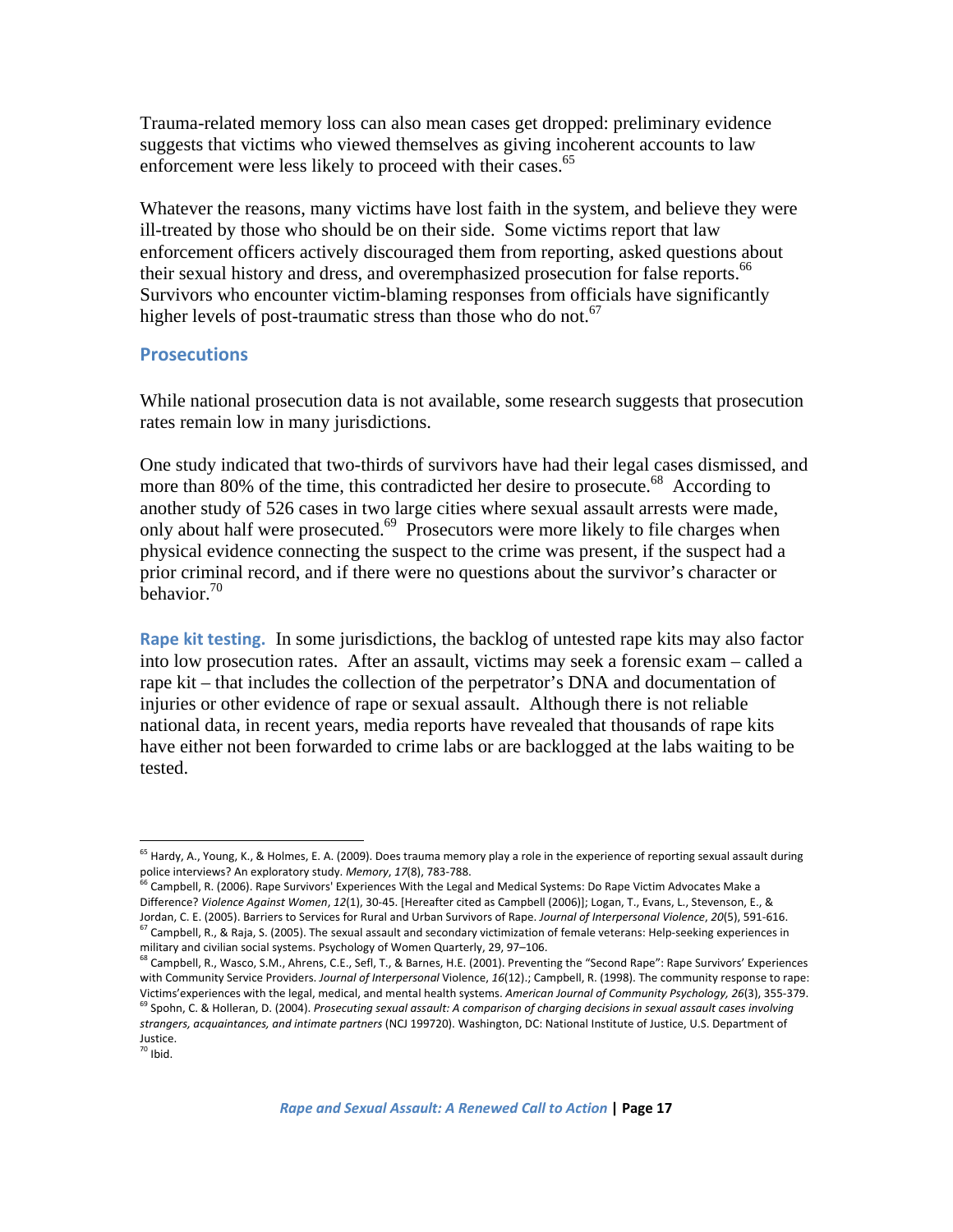Testing of rape kits can be vital for the prosecution of cases. When a rape kit is tested, a unique DNA profile can often be identified and submitted to the FBI's Combined DNA Index System (CODIS). This software platform includes nationwide DNA samples from crime scenes, convicted offenders, and arrestees. In this way, crimes like rape and sexual assault can be matched to other samples in the database, identifying assailants and linking crimes together.

Law enforcement policies governing which kits should be prioritized for testing are inconsistent. In a survey of over 2,000 law enforcement agencies, 44% reported that one reason they did not send forensic evidence to a laboratory was because the suspect had not been identified; 15% said they did not submit the evidence because a prosecutor didn't request it, and 11% cited the lab's inability to produce timely results.<sup>71</sup> Even when law enforcement submits the kit to a crime lab, in some jurisdictions, the evidence remains untested for many months.

Crime labs have struggled over the past decade to meet the demand for DNA testing for all types of crimes. And while labs were able to process 10% more cases in 2011 than in 2009, they also received 16.4% more requests for DNA testing.<sup>72</sup> And with demand continuing to outpace capacity, the rape kit backlog may continue to grow.

<sup>71</sup> Ritter, N. (2011). *The road ahead : unanalyzed evidence in sexual assault cases.* Washington, DC: U.S. Dept. of Justice, Office of Justice Programs, National Institute of Justice. [Hereafter referred to as Ritter (2011)]

<sup>72</sup> Nelson, M ,et. al. (2013). *Making Sense of DNA Backlogs: Myths Vs. Reality*. Washington, DC: National Institute of Justice, Office of Justice Programs, U.S. Dept. of Justice.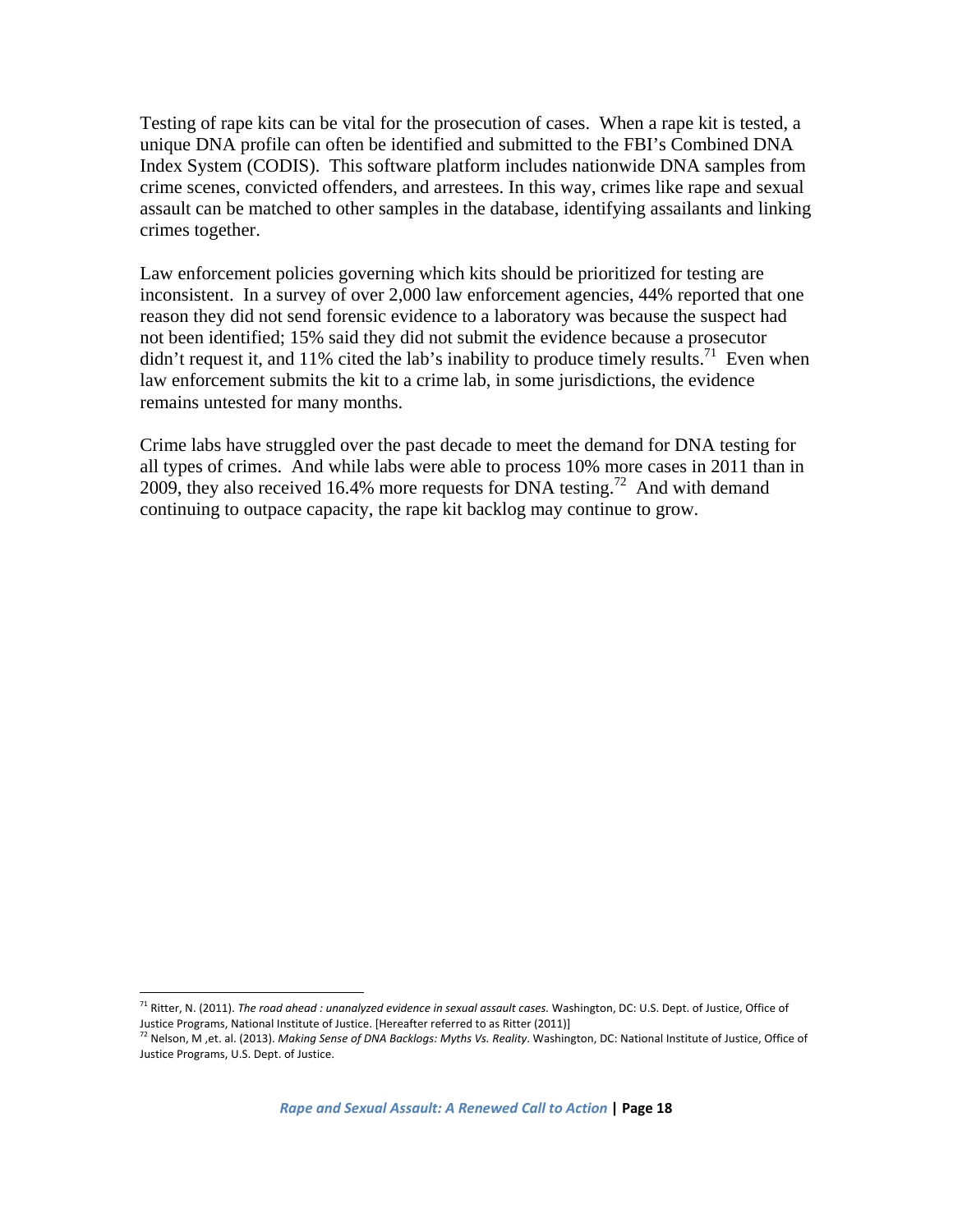# **Taking Action to Break the Cycle of Violence**

On October 27, 2010, the White House Council on Women and Girls and the Office of the Vice President held the first national roundtable on sexual assault. Advocates, researchers, survivors, and federal officials came together to discuss the problem and the federal government's role in helping bring an end to this violence. As a result of the roundtable, federal agencies have undertaken unprecedented efforts to address rape and sexual assault.

The White House Council on Women and Girls and the Office of the Vice President also co-host an interagency working group on violence against women. This is a first-of-its kind forum for collaboration and information-sharing among key federal agencies about best practices to prevent sexual assault and to provide support for victims. This interagency group formulated recommendations for reauthorization of the Violence Against Women Act and developed other initiatives to respond to President Obama's call for action.



### **The Violence Against Women Act**

The Violence Against Women Act forms the backbone of our nation's response to domestic violence, dating violence, rape, sexual assault and stalking. Authored by then-Senator Biden, and first enacted in 1994, VAWA addresses the problem on multiple fronts: among its many original provisions, VAWA created new, tough penalties for abusers, sex offenders and stalkers (and prompted many states to revise their codes); strengthened victims' abilities to get and enforce protection orders; provided incentives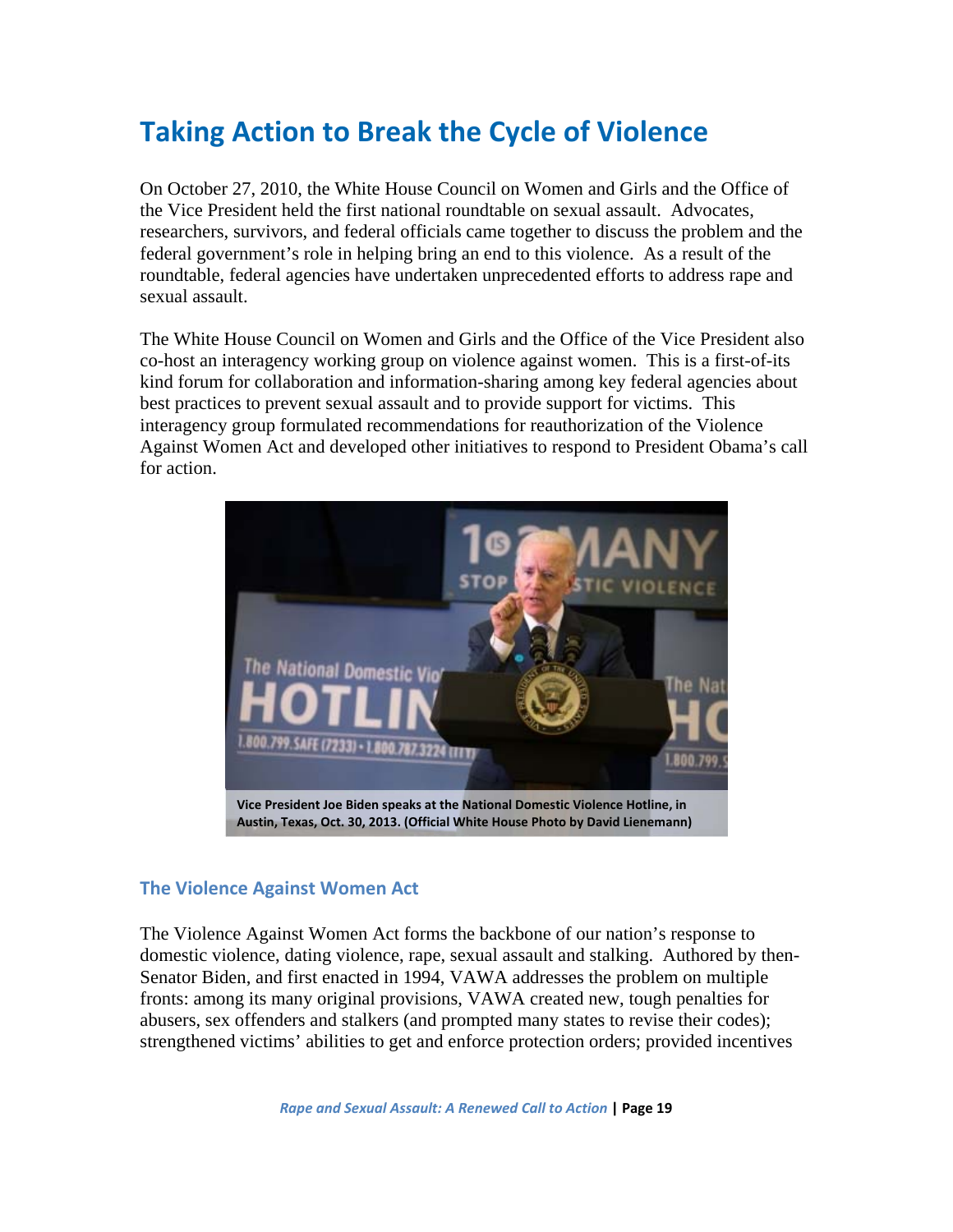for more arrests, investigations and prosecutions of these crimes; gave survivors new access to legal representation; encouraged communities to develop special multidisciplinary domestic violence response teams; and provided unprecedented resources to states, local, and tribal governments and non-profit organizations to provide services for survivors. Since passage of VAWA, annual rates of domestic violence have dropped by  $64\%$ .<sup>73</sup>

In recent years, VAWA has expanded to focus even more particularly on sexual assault. In 2005, VAWA created the Sexual Assault Services Program (SASP), the first funding stream to focus specifically on direct services and advocacy for victims of rape and sexual assault. And in March 2013, President Obama signed the third reauthorization of VAWA, which made additional changes in the law, and brought new resources to bear on the problem.

VAWA 2013 includes set-aside funding and new purpose areas for multidisciplinary sexual assault response teams, sexual assault nurse examiner programs (SANE), specialized law enforcement units, and training for criminal justice professionals. This new focus will encourage states and local law enforcement agencies to adopt practices that have proven effective in holding sexual assault offenders accountable. The Justice Department provides technical assistance and support to states as they work to scale up these practices.

The Obama Administration also worked with Congress to ensure that VAWA addresses the needs of victims who have historically been overlooked. VAWA 2013 included new protections for LGBT victims and encourages states to develop services for LGBT communities. Despite opposition from some in Congress, the Administration also successfully fought to protect the U visa program that allows immigrant victims to safely report crimes, including sexual assault. VAWA 2013 also included a landmark provision recognizing the authority of tribes to prosecute domestic violence crimes committed on tribal lands regardless of the race of the perpetrator.

To address the link between violence and housing instability, VAWA 2013 included new protections for sexual assault survivors in public and other subsidized housing. Among other housing protections, the law requires that survivors of domestic violence, dating violence, sexual assault and stalking be permitted to transfer to other available housing if necessary. Since most sexual assaults occur in or near the survivor's residence, this provision can be essential to helping survivors reestablish a sense of safety and security. The Department of Housing and Urban Development (HUD) has issued a notice to

<sup>&</sup>lt;sup>73</sup> Catalano, S. (2012). Intimate Partner Violence, 1993-2010. U.S. Department of Justice. Bureau of Justice Statistics.; Additionally, VAWA has reduced crimes and the subsequent costs to the criminal justice and health care systems. One study found that VAWA saved an estimated \$12.6 billion in net averted social costs in its first 6 years alone. Clark, K. A, Biddle, A., & Martin, S. (2002). A costbenefit analysis of the Violence Against Women Act of 1994. *Violence Against Women, 8*(4), 417‐428; Erratum. *Violence Against Women*, *9*(1), 136.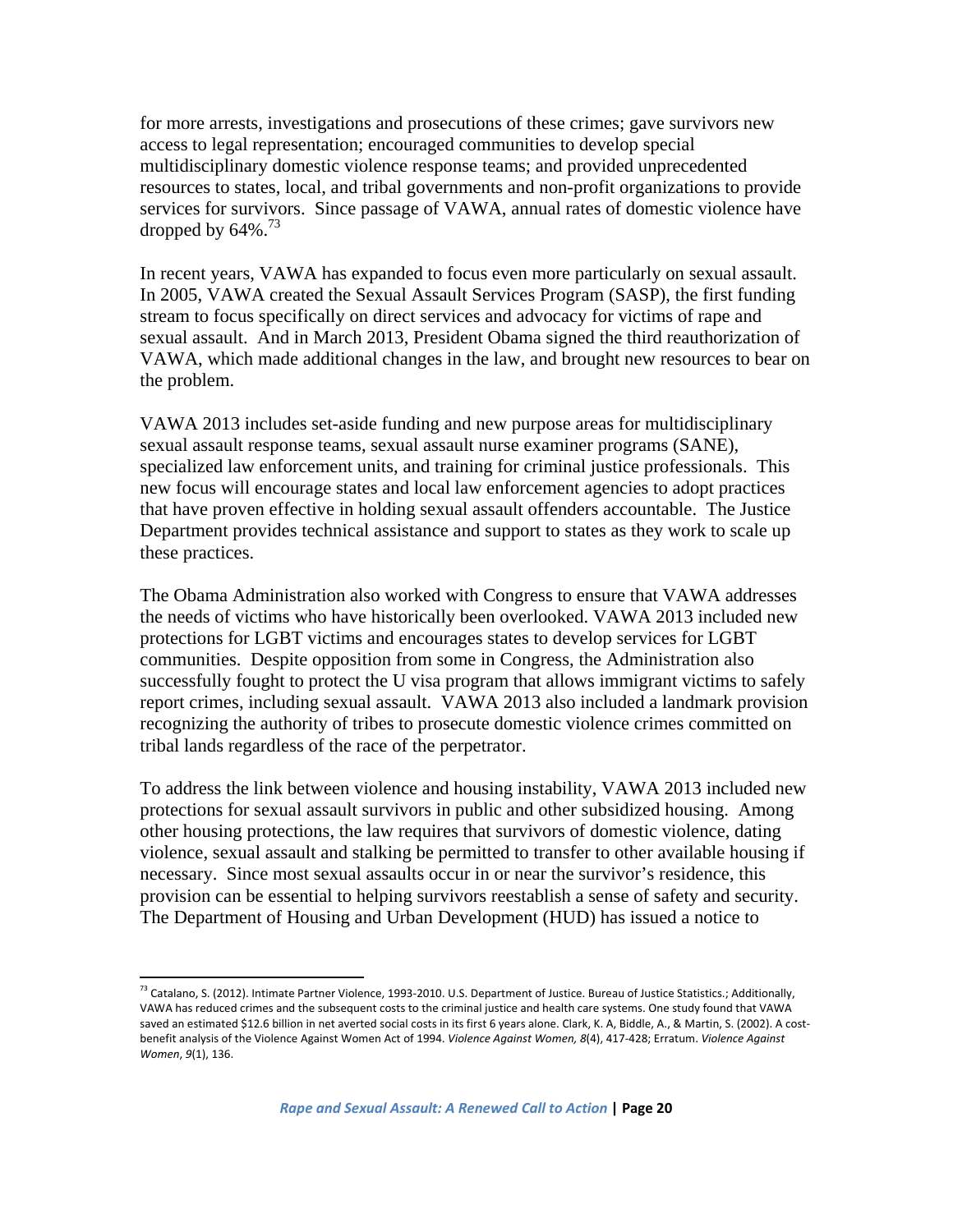housing providers participating in HUD programs covered by VAWA about these new protections and is engaged in rule-making to implement them.

VAWA 2013 also recognized that certain populations – notably teens and Native American women – are particularly vulnerable to sex trafficking, and authorizes funds to serve these victims.

### **Supporting Victims/Survivors**

Over the past four years, and at the Administration's urging, Congress doubled funding for VAWA's Sexual Assault Services Program (SASP). Under SASP, and among other services, local rape crisis centers, mental health professionals, and social service providers help survivors navigate the criminal justice system. This approach is supported by research: survivors who have assistance from an advocate are more likely to have police reports taken and less likely to be treated poorly by officers.<sup>74</sup> Survivors also report less distress after contact with the legal system and upon receiving medical care.75

SASP also reaches well beyond the criminal justice system – for its grantees serve victims whether or not they choose to report a crime. Even at its best, the criminal justice system is a limited remedy for the harm many victims have suffered. Thus, SASP grantees also provide the emotional and practical support survivors need to rebuild their lives – such as crisis intervention, counseling, 24-hour sexual assault hotlines, and advocacy at various steps of the road to recovery. Notably, a growing number of survivors served by this program are adults who were victimized as children and who are only now able to disclose what happened to them and find help.

Local rape crisis centers report that the current demand for services is outpacing their ability to serve those in need. According to the National Alliance to End Sexual Violence, one-third of rape crisis centers have waiting lists for counseling services, and in some cases the wait is as long as two months.<sup>76</sup>

With VAWA funding, DOJ's Office on Violence Against Women (OVW) has launched the Sexual Assault Demonstration Initiative in six sites to improve victim services in areas where there is not a specialized rape crisis center. By 2015, this project is expected to provide lessons and models that can be replicated in other communities.

In addition to VAWA funding, the Administration makes important investments in direct services for victims under the Victims of Crime Act (VOCA) Victim Assistance and Victim Compensation programs. These funds support delivery of crisis intervention, counseling, criminal justice advocacy, and compensation for victims of many types of

 $74^7$  Campbell (2006)<br> $75$  Ibid.

<sup>76</sup> "2013 Rape Crisis Center Survey." National Alliance to End Sexual Violence. Accessed from: http://endsexualviolence.org/where‐ we‐stand/2013‐rape‐crisis‐center‐survey.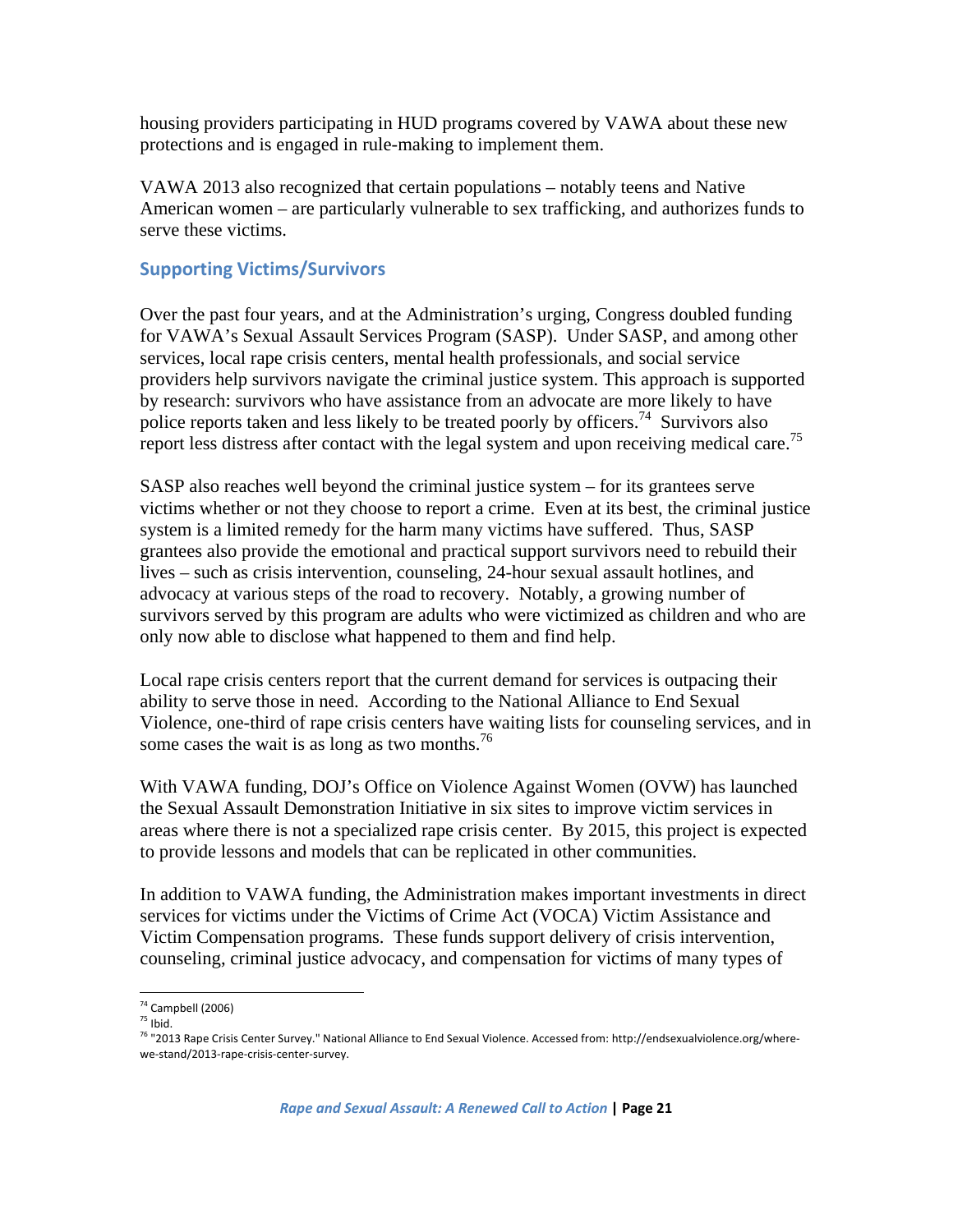crimes, including rape and sexual assault. The Justice Department's Office of Victims of Crime (OVC) prioritizes sexual assault, and approximately 15% of VOCA Victim Assistance funding supports direct services to sexual assault victims.

#### **Improving the Criminal Justice System**

To reduce rape and sexual assault, offenders must be held accountable. Otherwise, a broad cycle of violence continues: perpetrators of sexual assault are commonly repeat offenders, who commit both multiple rapes and other crimes.77 The strongest predictor of sexual assault is a previous sexual assault, which makes rape a particularly crucial crime to prosecute. $^{78}$ 

Among other measures, the Department of Justice is working to increase arrest and conviction rates by supporting multidisciplinary sexual assault teams; these are specially trained law enforcement officers, detectives, prosecutors, healthcare providers and victim advocates, all working together to support survivors and increase the odds of successful prosecutions. These specialized units have proven effective in combatting domestic violence and are a promising model for addressing sexual assault. The evidence collected by specialized units is more likely to be useful for prosecution, leading to higher rates of prosecution, conviction, and sentencing.79 In VAWA-funded specialized units, sexual assault conviction rates are much higher than average, from 60-80%.

**Specialized training for law enforcement and prosecutors.** The trauma caused by a sexual assault can affect a victim's ability to interact with law enforcement, recall events, and manage emotions. When law enforcement officers understand the physiological effects of trauma, they can better elicit information from victims and understand their behavior. OVW is partnering with the International Association of Chiefs of Police (IACP) to provide training for law enforcement agencies on how to conduct traumainformed sexual assault interviews and investigations.

Training for prosecutors is equally important. Through a cooperative agreement with the organization AEquitas ("The Prosecutors' Resource on Violence Against Women"), OVW supports a range of technical assistance and training to help prosecutors better take on sexual assault cases. AEquitas hosts several national training events, conducts legal research, and provides prosecutors with around-the-clock case consultation.

 $^{77}$  Abbey, A., Parkhill, M., Clinton-Sherrod, A. M., Zawacki, T. (2007). A Comparison of Men Who Committed Different Types of Sexual Assault in a Community Sample. *Journal of Interpersonal Violence,* 22(12), 1567‐580.; Lisak, D., & Miller, P (2002). Repeat Rape and Multiple Offending Among Undetected Rapists. *Violence and Victims,* 17, 73‐84.

<sup>78</sup> Loh, C., Gidycz, C., Lobo, T., Luthra, R. (2005). A Prospective Analysis of Sexual Assault Perpetration Risk Factors Related to Perpetrator Characteristics. *Journal of Interpersonal Violence,* 20(10), 1325‐348.

<sup>79</sup> Jolin, A., Feyerherm, W., Fountain, R., & Friedman, S. (1998). *Beyond arrest: The Portland, Oregon domestic violence experiment, final report* (No. NCJRS 179968). Washington, DC: U.S. Department of Justice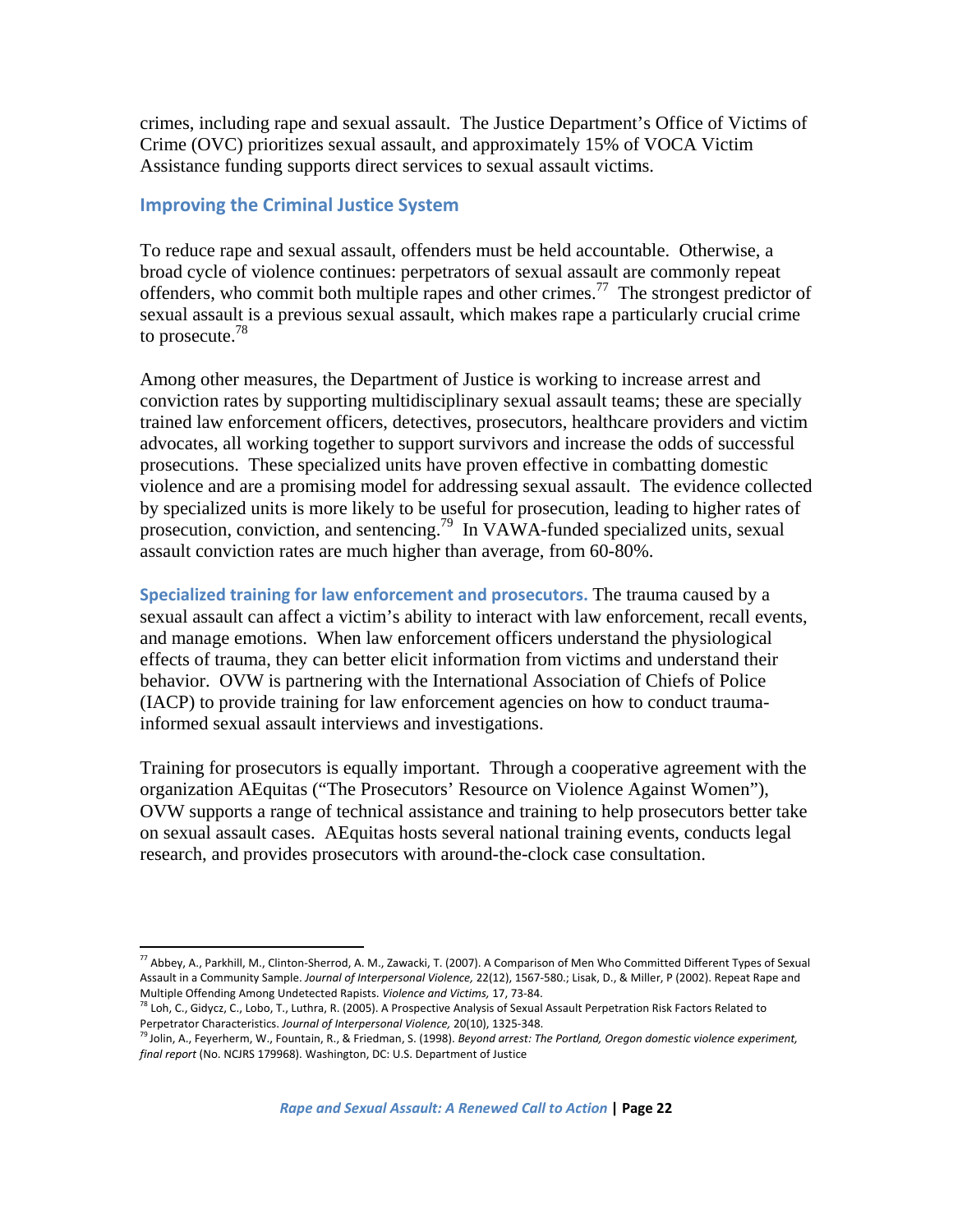**Sexual assault forensic evidence.** A key factor in improving prosecution rates for rape and sexual assault is the proper collection of forensic evidence – and the Administration has made significant advances on several fronts.

In April 2013, the Justice Department released a revised version of the National Protocol for Sexual Assault Medical Forensic Examinations (SAFE Protocol, 2d). The SAFE Protocol provides a best-practices guide to conducting medical forensic examinations and promotes high-quality, sensitive, and supportive exams for survivors of rape and sexual assault. The updated SAFE Protocol includes information on assisting populations with special needs such as survivors with limited English proficiency; survivors with disabilities; American Indian and Alaska Native victims; military personnel; and lesbian, gay, bisexual, or transgender victims. The SAFE Protocol is available at the National Criminal Justice Reference Service website at: https://www.ncjrs.gov/pdffiles1/ovw/241903.pdf.

Sexual Assault Nurse Examiners (SANEs) can also be key to effective evidence collection. These nurse examiners are trained to provide respectful and supportive care while collecting forensic evidence after a rape or sexual assault. In addition to improving victim care, SANE programs (like those funded by OVW's STOP Program) enhance the quality of forensic evidence, improve law enforcement's ability to collect information and file charges, and increase rates of successful prosecutions.<sup>80</sup> VAWA rural grants are also funding SANEs to conduct forensic exams, collect evidence, and provide health care to victims in rural communities.

The Justice Department is also using telemedicine technology to improve the collection of evidence. Its Office for Victims of Crime partnered with the National Institute of Justice to establish a National Sexual Assault TeleNursing Center at the Massachusetts Department of Public Health. The Center will provide 24/7, year-round remote expert consultation by SANEs to clinicians caring for adult and adolescent sexual assault patients. The three-year cooperative agreement will establish pilot projects at two military medical facilities to perform telemedicine consultation during sexual assault forensic exams. The Center is expected to be fully operational in 2015, and the project will be expanded to include telemedicine sites in Indian country, rural communities, and prisons.

**Rape kit backlog.** Once forensic evidence has been collected, it needs to be tested for DNA – and this Administration has worked proactively to address the nation's backlog of rape kits.

 $^{80}$  Campbell, R., Patterson, D., & Bybee, D. (2011). Using mixed methods to evaluate a community intervention for sexual assault survivors: A methodological tale. *Violence Against Women*, *17*(3), 376–388.; Campbell, R., Bybee, D., Ford, J., & Patterson, D. (2008). Systems change analysis of SANE programs: Identifying the mediating mechanisms of criminal justice system impact (No. NCJRS 226497). Washington, DC: U.S. Department of Justice.; Nugent‐Borakove, E., Fanflik, P., Johnson, N., Burgess, A., & O'Connor, A. L. (2006). Testing the efficacy of SANE/SART programs: Do they make a difference in sexual assault arrest and prosecution outcomes? Washington, DC: Department of Justice.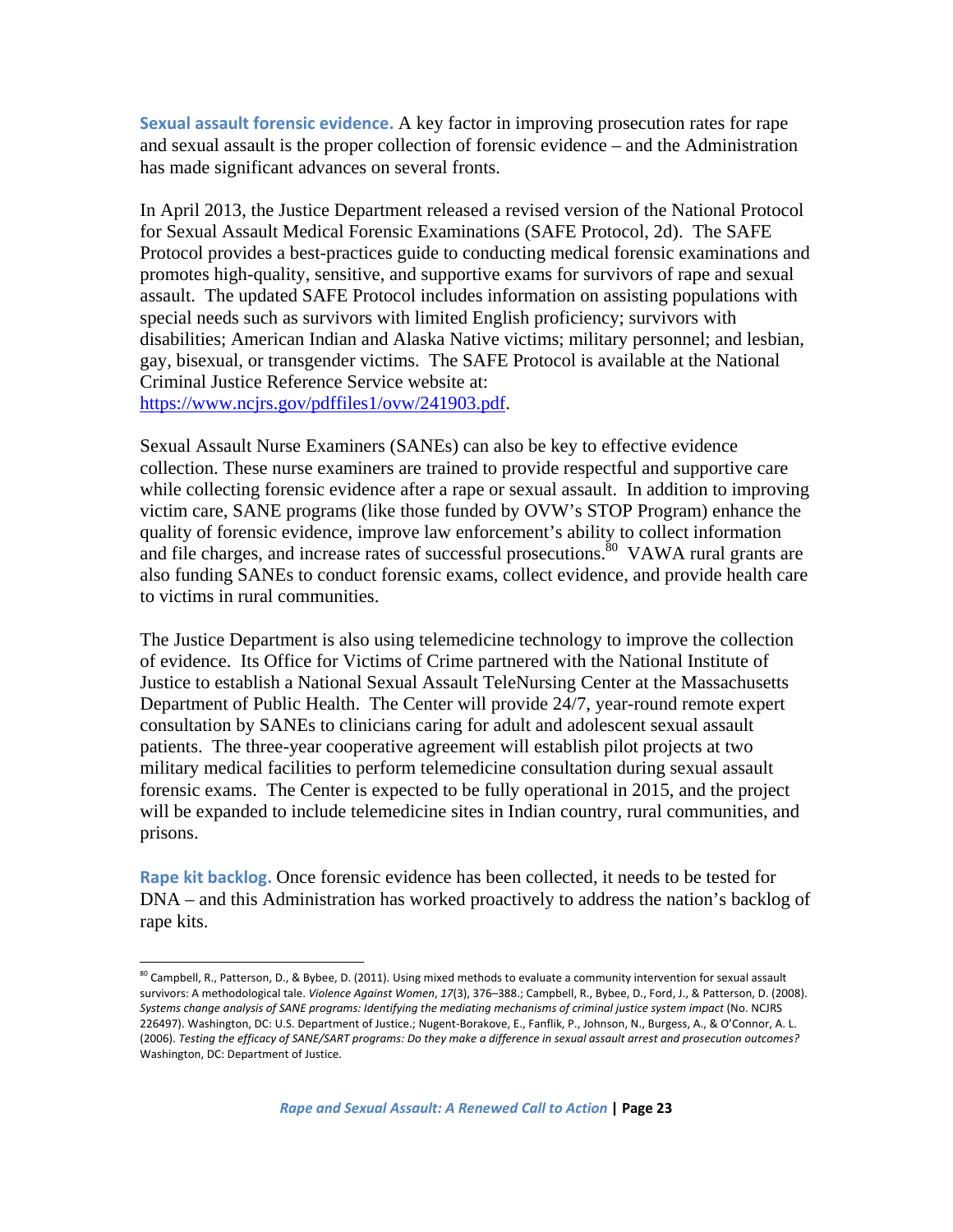Through its DNA Backlog Reduction Program, the National Institute of Justice (NIJ) funds 120 state and local crime labs to conduct DNA testing from crime scenes and convicted offenders. Rape kits are included in this testing program, but, as noted, law enforcement investigators sometimes don't prioritize these kits for forwarding to a lab. Time has shown, however, that DNA is a powerful tool to link crimes together and create new investigative leads in rape cases.

In 2011, NIJ funded pilot projects in Detroit and Houston to inventory their untested kits and develop protocols for submitting these kits to crime labs. Final reports are due later this year, but preliminary results from Detroit show what can happen when old rape kits are tested: from a sample of 569 kits, 32 serial offenders were identified and five prosecutions initiated. One of the lessons from this project, however, is that testing alone is not enough; when jurisdictions test large volumes of rape kits, they also need the resources to follow-up on the leads – which means having trained detectives, victim advocates, and prosecutors available and working together to successfully pursue the new cases.

Other cities have taken on their untested kits with mixed results, and NIJ continues to study the causes of backlogs and effectiveness of testing programs. NIJ is examining the value of testing rape kits from various types of crimes, including stranger, acquaintance, and intimate partner rapes. In some of these circumstances, the DNA evidence may not be the key to solving that specific crime, but it can create new investigative leads in cold cases and help identify serial offenders. The NIJ research projects are designed to examine the efficacy and criminal justice outcomes of testing rape kits from various types of assaults.

Another lesson learned from the pilot projects is that survivors have different feelings about having their rape kits tested. Survivors have often worked hard to overcome the effects of a rape and put their lives back together. The prospect of having an old kit tested can bring a flood of emotion: some survivors may still be interested in pursuing justice, while others find the toll of reopening old wounds too high. NIJ and OVW are researching and exploring approaches to reducing rape kit backlogs that account for survivors' rights, needs, and preferences – and specifically, how to notify survivors and involve them in the criminal justice process.

#### **Combating Sexual Assault on Campus**

The Federal Government enforces several laws that oblige educational institutions to combat campus sexual assault. Title IX requires schools receiving federal funding to take necessary steps to prevent sexual assault on their campuses, and to respond quickly and effectively when an assault occurs. The Clery Act requires colleges and universities that participate in federal financial aid programs to report annual statistics on crime on or near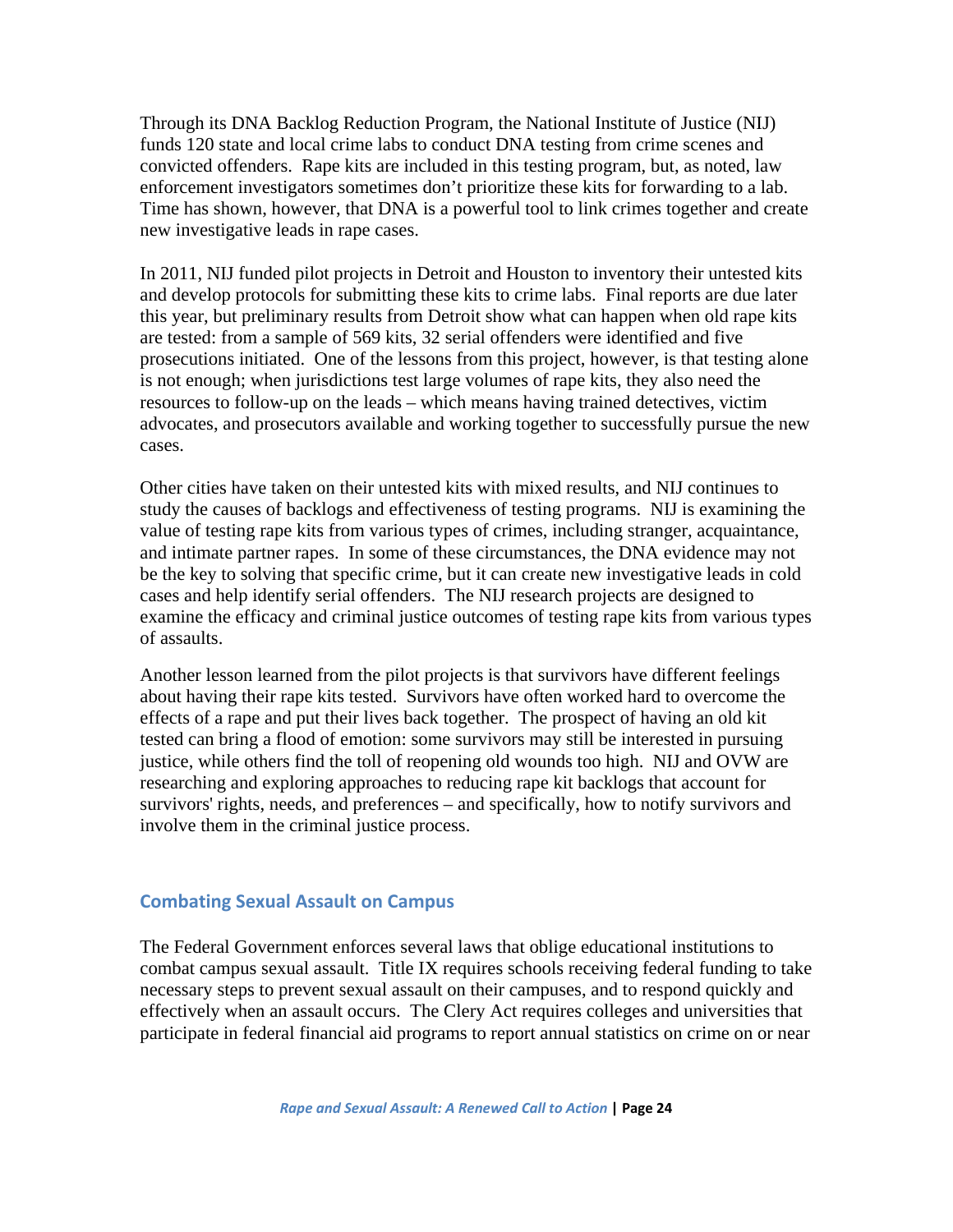their campuses, to develop and disseminate prevention policies, and to ensure victims their basic rights. $81$ 

This Administration has undertaken a major effort to better enforce the laws addressing rape and sexual assault at educational institutions. In 2011, Vice President Biden and Education Secretary Duncan announced new guidance to help schools, colleges and universities understand their obligations under Title IX. As a result of the guidance, students also have a better understanding about their schools' responsibilities – and, not coincidentally, Title IX complaints are on the rise and student activists are increasingly holding schools more accountable.

The Department of Education's Office for Civil Rights (OCR) is charged with administratively enforcing Title IX in schools. OCR may initiate an investigation either proactively or based on a student's formal complaint. If schools are found to violate Title IX, they can be denied federal funds – although OCR must first seek to voluntarily resolve the non-compliance before terminating funds. Through this voluntary resolution process, OCR has entered into agreements that require schools to develop, among other things:

- Comprehensive plans for educating students and employees about sexual assault;
- Policies and practices for responding to allegations of sexual violence;
- Adequate training for school officials charged with responding to complaints; and
- Policies to ensure that survivors are given the remedies and resources they need to continue their educations.

The Department of Justice, upon referrals from other agencies, can initiate litigation to require schools to better address campus sexual assaults. As noted, the Department has a number of tools in its toolbox – including Title IX, Title IV of the Civil Rights Act, and the Safe Streets Act – that it can use to bring all facets of a school, as well as local police departments, into compliance with the law.

VAWA 2013 amended the Clery Act to mandate that schools develop new initiatives to respond to domestic violence, dating violence, sexual assault and stalking. The new law also strengthens existing provisions in the Clery Act, requiring institutions to bolster prevention education programs for students and employees, and to establish procedures for responding to incidents of sexual violence on campus. To implement these changes, the Department of Education is engaging in negotiated rule-making with the goal of publishing a final rule by November 2014. The Department is committed to transparency in the rule-making process, and has included advocacy groups and educational associations in this endeavor.

<sup>&</sup>lt;sup>81</sup> Several other laws also authorize the Justice Department to investigate campus sexual assaults and to help schools adopt comprehensive policies and practices to address the problem. These include Title IV of the Civil Rights Act of 1964; the Violent Crime Control and Law Enforcement Act of 1994, 42 U.S.C. § 14141 ("Section 14141"); and the Omnibus Crime Control and Safe Streets Act of 1968, 42 U.S.C. 3789d ("Safe Streets Act").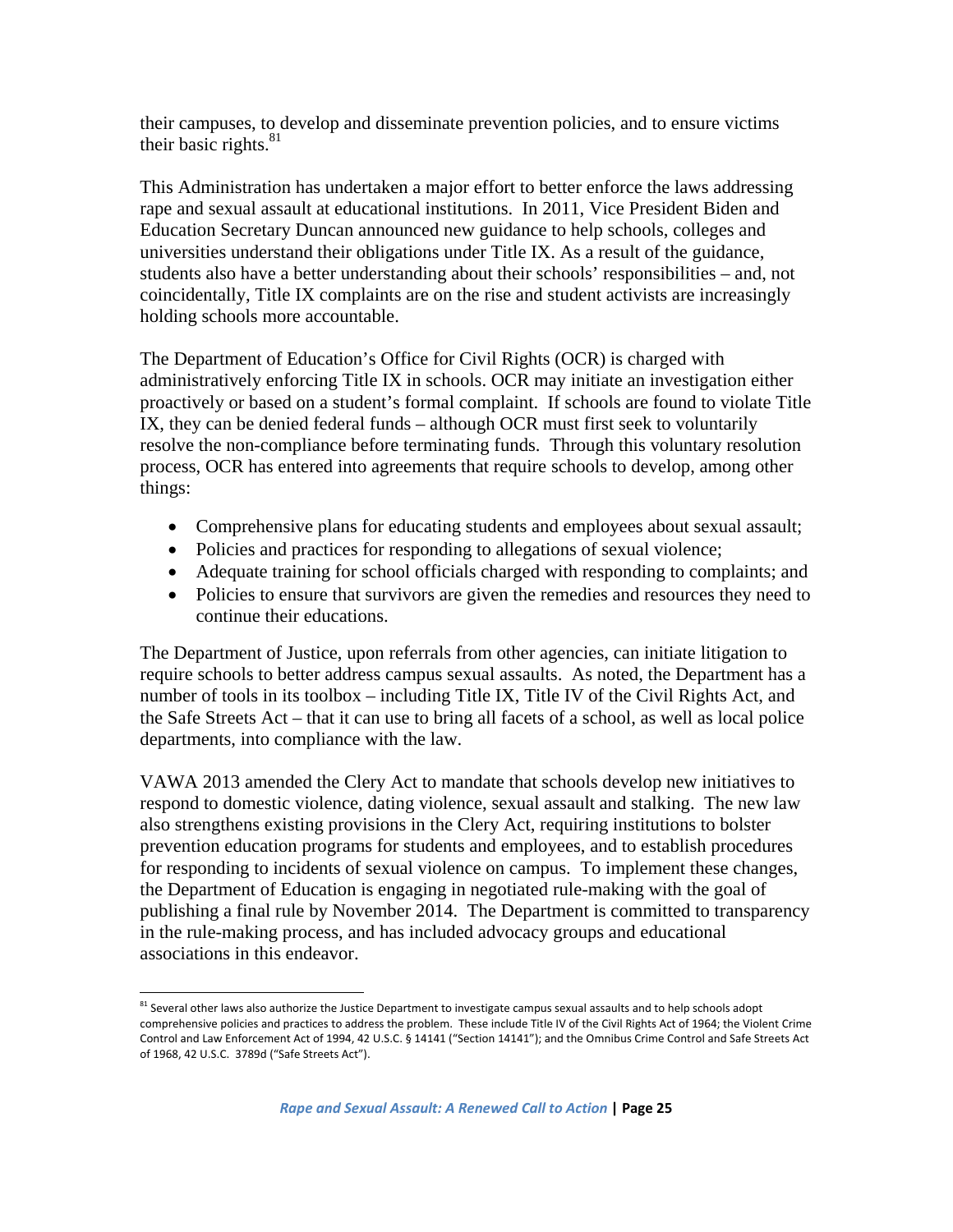The Department of Education's Federal Student Aid (FSA) office is responsible for enforcing the Clery Act, and conducts on-site reviews to ensure schools' compliance with the Act. If an institution is found to have violated the Clery Act, FSA directs it to take steps to come into compliance and can impose fines for violations.

The Justice Department's Office on Violence Against Women administers VAWA grants that help colleges and universities create holistic responses to sexual assault on campus, including offering victim services, implementing prevention programs, training campus law enforcement, and working with school administrators to improve the student disciplinary process.

Because campus sexual assault is the subject of intersecting federal laws, policies, and grant programs, it is a key area for improved interagency collaboration. And it is in that spirit that, on January 22, 2014, President Obama created the White House Task Force to Protect Students from Sexual Assault. The objectives of the task force are to:

- Provide educational institutions with best practices for preventing and responding to rape and sexual assault.
- Build on the federal government's enforcement efforts to ensure that educational institutions comply fully with their legal obligations.
- Improve transparency of the government's enforcement activities.
- Increase the public's awareness of an institution's track record in addressing rape and sexual assault.
- Enhance coordination among federal agencies to hold schools accountable if they do not confront sexual violence on their campuses.

### **Reaching Teens and Young Adults**

In 2011, Vice President Biden developed the **1 is 2 Many Campaign** to focus on dating violence and sexual assault suffered by teens and young women. As part of this initiative, the Vice President solicited ideas from college students nationwide about how to prevent violence on campus. An overwhelming number of respondents said one thing: get men involved. Consequently, in a series of regional forums, federal agencies and communities came together to engage men in the effort to end violence against women.

The **1 is 2 Many Campaign** also recognizes that technology can be a powerful tool to help prevent dating violence and sexual assault. In 2011, Vice President Biden and Health and Human Services Secretary Sebelius issued an "app challenge" that inspired two award-winning mobile apps especially geared toward young people. One of these  $apps - Circle of 6 - puts a group of friends instantly in touch with each other - so$ someone in trouble can send a "come and get me" message, complete with a GPS map to show her exact location. This app has been downloaded in 27 countries and was recently adapted for use in India.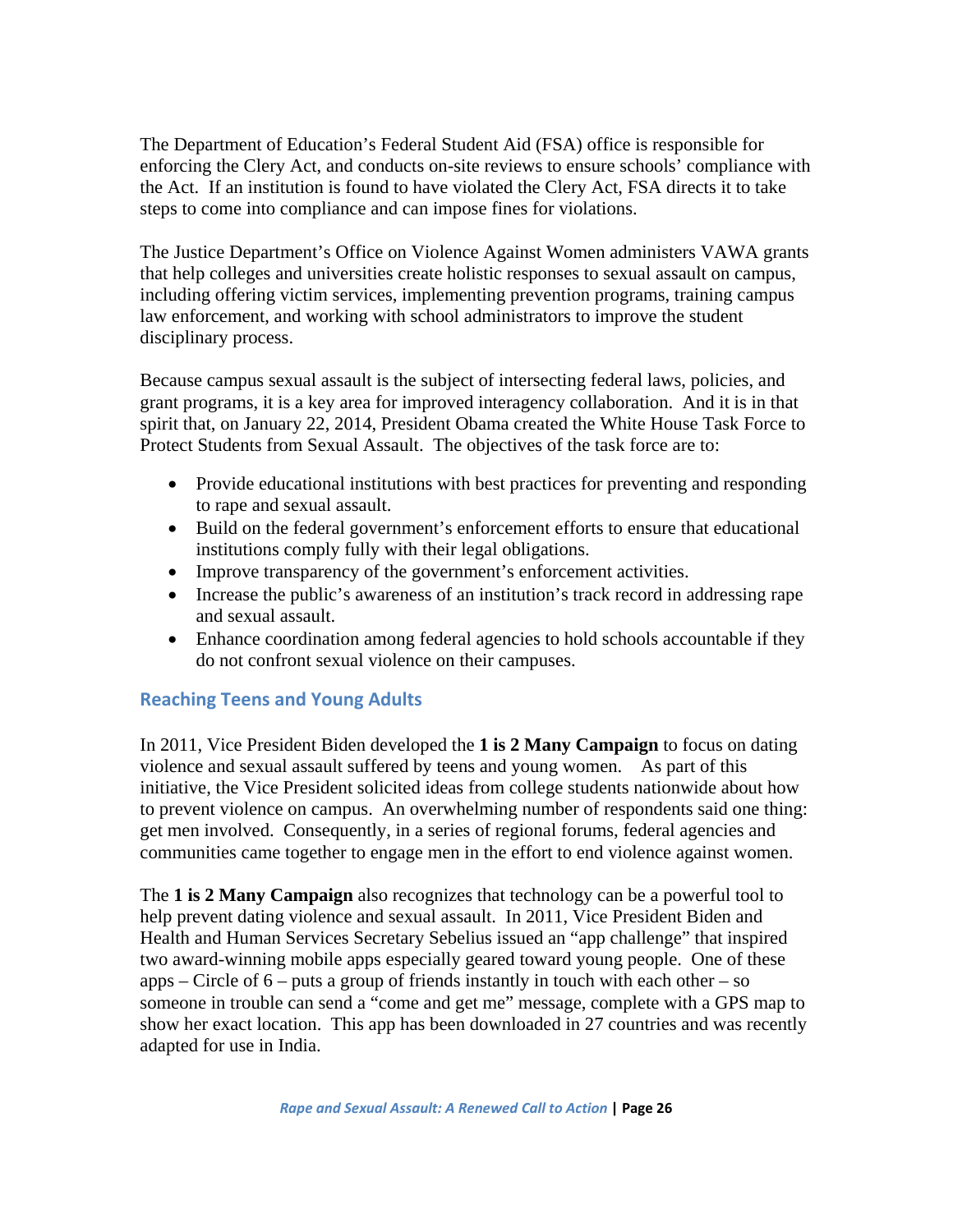Also in 2011, in response to the Vice President's call to action, the Justice Department funded the National Dating Abuse Helpline, which gives teens and young adults access to services (such as counseling and information about where to turn) in a way that they are most comfortable – via text messaging and online "chats." The Justice Department continues to support these digital services.

**Working with schools.** As part of **1 is 2 Many**, Vice President Biden also convened parents, teachers, educational associations, youth groups, and school counselors to raise awareness about teen dating violence and sexual assault. These groups were eager to help, but asked for additional guidance on what schools could do. In response, the Department of Education sent a "Dear Colleague" letter in 2013 to school districts across the country, urging them to address gender-based violence, including sexual assault, and to provide training to school personnel – from bus drivers to school nurses – who may witness such violence. The letter included a resource packet on teen dating violence with information on school-based policies and practices that have proven effective. New research has found that school and classroom-based intervention programs can reduce the incidence of teen dating violence and sexual harassment by up to 50 percent.<sup>82</sup>

**Working with men to change social norms.** Social norms research reveals that men often overestimate other men's acceptance of abusive behavior towards women and underestimate other men's willingness to intervene when a woman is in trouble.<sup>83</sup> When men and boys believe that their peers accept sexist and abusive behavior, they are much less likely to help. That, in turn, can lead perpetrators to think their actions are acceptable – which, of course, perpetuates the violence. Research additionally shows that peer attitudes toward sexual aggression have a significant influence on men's willingness to intervene – which means that when men speak out against abuse, other men are more likely to step in to neutralize a risky situation and prevent an assault.<sup>84</sup>

Bystander intervention training seeks to engage men and boys as allies rather than wouldbe perpetrators. It acknowledges that most men are not assailants and that everyone can help stop the violence. This sort of training also builds men's confidence and ability to take action – like preventing or interrupting an assault; speaking out against rape acceptance myths (e.g., women want to be raped and "ask for it"); and supporting survivors. Bystander intervention is integrated throughout the U.S. military's prevention activities, and is also increasingly being taught on college campuses.

The CDC's Rape Prevention and Education (RPE) program also funds efforts by states and territories to prevent sexual assault. RPE grantees are currently engaged in a range of

*Rape and Sexual Assault: A Renewed Call to Action* **| Page 27**

<sup>82</sup> Taylor, B, Stein, N.D., Woods, D., Mumford, E. (2011) *Shifting Boundaries: Final Report on an Experimental Evaluation of a Youth Dating Violence Prevention Program in New York City Middle Schools* No. NCJRS 236175). Washington, DC: U.S. Department of Justice.

<sup>83</sup> Berkowitz, A.D. (2010) "Fostering Healthy Norms to Prevent Violence and Abuse: The Social Norms Approach." Accessed from: http://www.alanberkowitz.com/articles/Preventing%20Sexual%20Violence%20Chapter%20‐%20Revision.pdf

<sup>84</sup> Brown, A.L. & Messman-Moore, T.L. (2010) Personal and Perceived Peer Attitudes Supporting Sexual Aggression as Predictors of Male College Students' Willingness to Intervene Against Sexual Aggression. *Journal of Interpersonal Violence, 25*(3) 503‐517.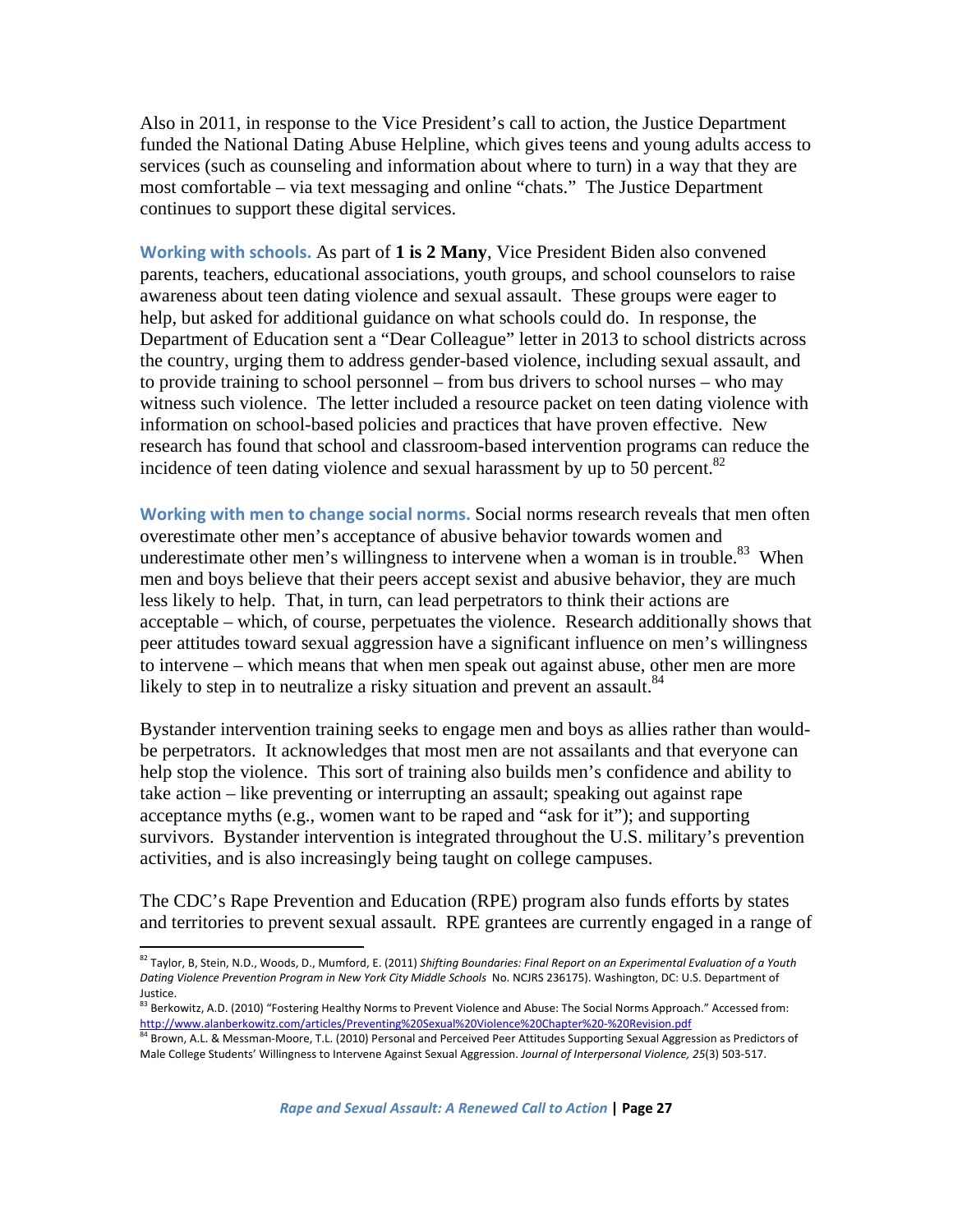activities, including implementing culturally relevant prevention strategies based on best practices, conducting training, and expanding the prevention message through creative partnerships. Grantees are working with coaches, boys, men, and the entertainment industry to develop innovative prevention strategies. CDC is also funding research grants to rigorously evaluate promising practices, strategies, and policies for their impact on rates of sexual violence.

In 2011, the Department of Justice launched the VAWA Engaging Men in Preventing Sexual Assault and Domestic Violence program – which funds multi-faceted strategies to engage men as allies and influencers of other men. Using social media combined with hands-on mentorship, the program aims to develop new male leaders willing to speak up about violence against women and girls.

**Addressing sex trafficking.** Yong people are among those most vulnerable to human trafficking, and runaway, homeless, and LGBT youth are at particular risk.<sup>85</sup> In January 2014, the Administration released the Federal Strategic Action Plan on Services for Victims of Human Trafficking in the United States. This five-year plan lays a path for further coordination, collaboration, and capacity across governmental and nongovernmental entities to support survivors of human trafficking, including youth. The Federal Strategic Action Plan is available here: http://www.ovc.gov/pubs/FederalHumanTraffickingStrategicPlan.pdf

### **Addressing the intersection between HIV/AIDS, violence against women, and gender‐related health disparities.**

Over half of women living with HIV in the United States have been raped, assaulted, or stalked by an intimate partner – which is considerably higher than the national rate among women overall  $(56\% \text{ vs. } 36\%)$ .<sup>86</sup> Recognizing that violence against women and girls is a driving factor in the domestic HIV/AIDS epidemic, President Obama created an interagency Federal Working Group in 2012 to study this issue, as well as gender-related health disparities. Co-chaired by the White House Advisor on Violence Against Women and the Director of the Office of National AIDS Policy, the Working Group developed 56 action items for agencies across the Federal government – including ways for agencies to better respond to the health needs of women who have been raped or sexually assaulted, and linking primary prevention strategies for intimate partner violence with efforts to prevent the transmission of HIV. The Working Group Report can be accessed here: http://www.whitehouse.gov/sites/default/files/docs/vawhiv\_working\_group\_report\_final\_-\_9-6--2013.pdf

  $^{85}$  Clawson, H.J., Dutch, M., Solomon, A., & Goldblatt Grace, L. (2009). Human Trafficking Into and Within the United States: A Review of the Literature. Washington, DC.: Office of the Assistant Secretary for Planning and Evaluation (ASPE), U.S. Department of Health and Human Services.

<sup>86</sup> Machtinger, E.L., et al. Psychological trauma and PTSD in HIV‐positive women: a meta‐analysis. *AIDS Behavior*. 2012; 16(8): 2091‐ 2100. ; NISVS (2010)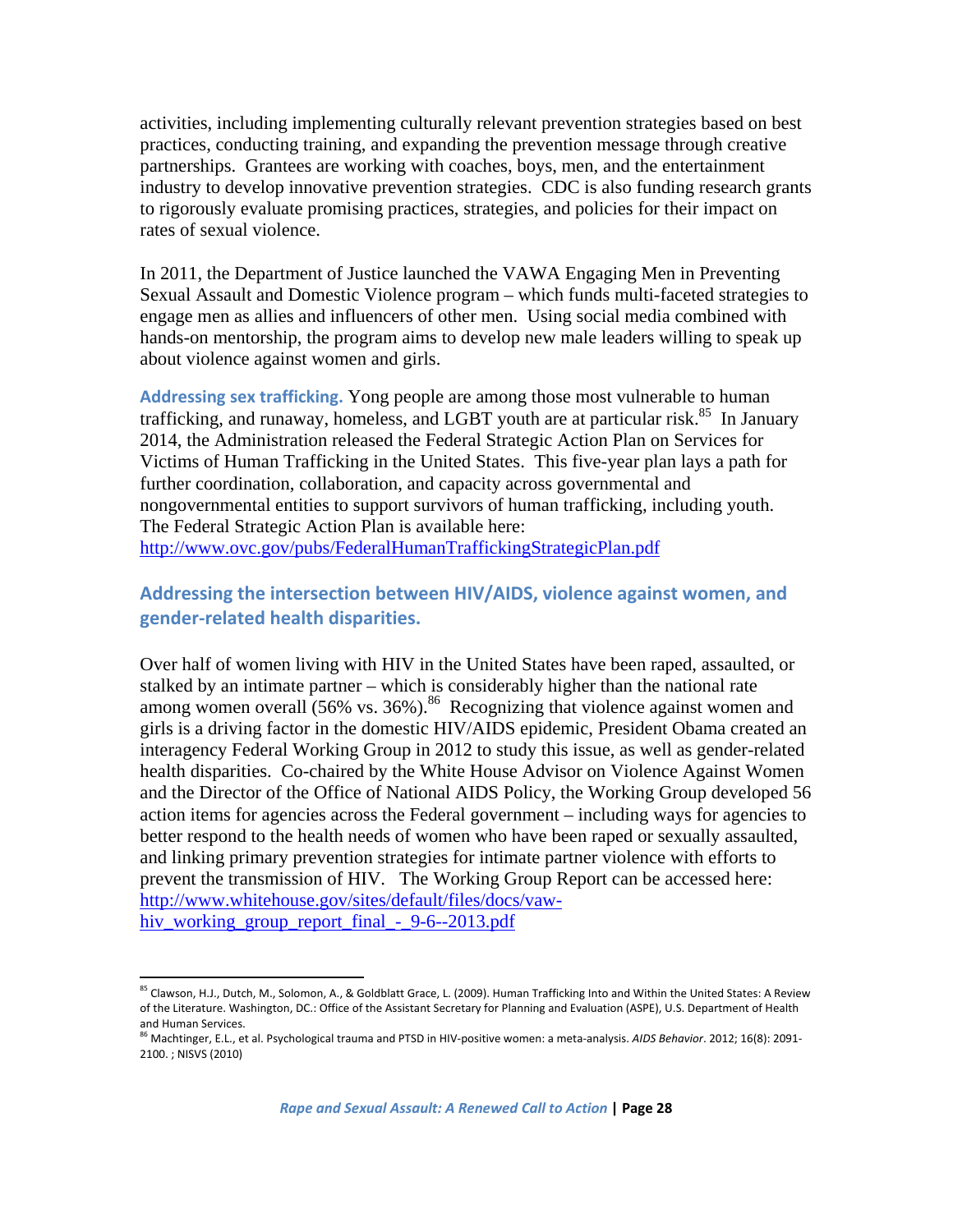#### **Responding to Sexual Assault in the Military**

Our military members continue to face the threat of sexual assault within their ranks and the Administration bears a unique responsibility to protect the women and men in uniform who dedicate their lives to protecting our nation. The President is committed to addressing this corrosive problem, which destroys trust among our troops and undermines our readiness. Over the past year, the Department of Defense (DOD), in collaboration with the White House, has developed a set of executive actions, legislative proposals, and training programs to more effectively prevent and respond to sexual assault in the military.

Secretary Hagel has directed a series of executive actions that will improve command accountability, expand victims' rights within the military justice system, and improve victim treatment by their peers, co-workers, and chains of command. Most notably, Secretary Hagel directed each service to provide legal counsel for all victims of sexual assault. This landmark reform will ensure that victims are provided with personalized legal advice and representation throughout the legal process. DOD has also developed a new curriculum for sexual assault prevention and response training. This training is being provided to new recruits, officers preparing to assume command, and senior enlisted personnel, and is now expanding to reach all members of the force.

DOD developed and submitted to Congress two legislative proposals aimed at reforming the Uniform Code of Military Justice. These proposals – which were included in the National Defense Reauthorization Act – will limit the ability of commanders to overturn court-martial findings and reform the pre-trial investigation process to provide greater protections for victims.

In December 2013, President Obama instructed Secretary Hagel and Joint Chiefs of Staff Chairman Dempsey to continue their intensive focus on this issue and directed them to conduct a full-scale review of their progress by December 2014. Based on the results of this report, the President and DOD will consider additional reforms that may be required to eliminate this crime from the ranks and protect the men and women who serve our nation.

#### **Protecting American Indian and Alaska Native Women**

President Obama is committed to improving safety in Indian country. In 2009, the Department of Justice launched a new effort to reduce the high rates of crime on Indian reservations, with a particular focus on violence against women. In July 2010, the President signed the Tribal Law and Order Act, bringing new resources to build infrastructure for tribal court systems and encouraging the hiring of more law enforcement officers for Indian lands. Also, the law enhances tribes' authority to prosecute and punish criminals, and authorizes new guidelines for handling sexual assault and domestic violence crimes, from training for law enforcement and court officers, to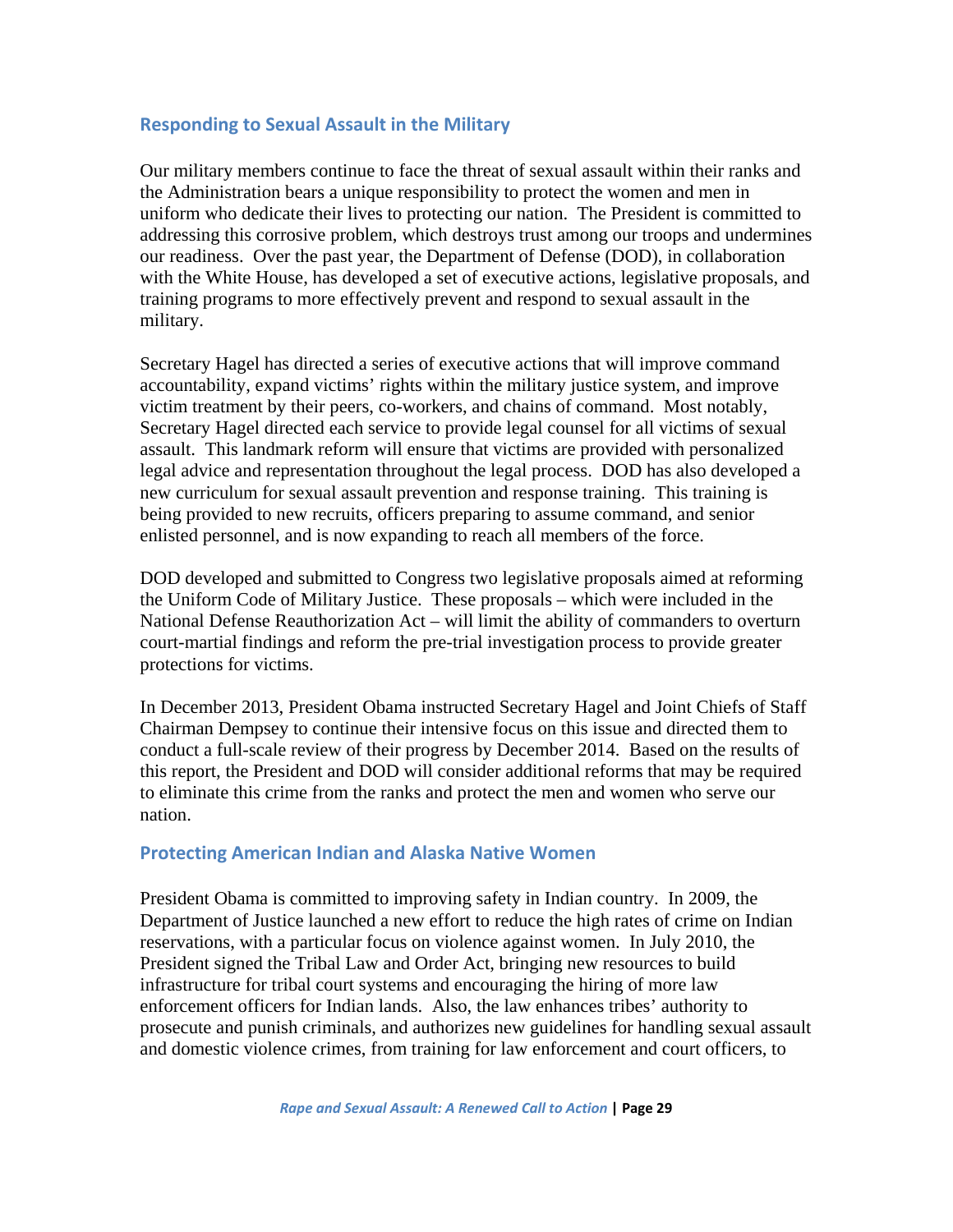boosting conviction rates through better evidence collection, to providing better and more comprehensive services to victims.

**Prosecuting crimes in Indian country.** The Tribal Law and Order Act also encourages United States Attorney's Offices (USAOs) to designate tribal prosecutors as Special Assistant U.S. Attorneys (SAUSA). As a result, many USAOs with Indian country responsibility now have tribal SAUSAs who may prosecute cases in federal court. And in 2012, OVW launched a Tribal Special Assistant United States Attorney Pilot Project, funding eligible tribal prosecutors to pursue violence against women cases in both tribal and federal courts and to enhance collaboration between tribal officials and federal prosecutors. Tailored to meet the particular needs of each participating tribe, this pilot project is designed to improve the quality of cases, the coordination of resources, and the communication of priorities both within and between the various law enforcement agencies working in these jurisdictions. The Justice Department's prioritization of Indian country crime has made a difference: from FY2009-FY2012, prosecutions have increased nearly 54 percent.<sup>87</sup>

**VAWA protections.** VAWA 2013 also contains provisions that significantly improve the safety of Native women by, among other things, giving federal and tribal law enforcement agencies more authority to hold perpetrators of domestic violence accountable. The tribal provisions in VAWA closed three significant legal gaps by: (1) recognizing certain tribes' power to exercise concurrent criminal jurisdiction over domestic violence cases, regardless of whether the defendant is Indian or non-Indian; (2) clarifying that tribal courts have full civil jurisdiction to issue and enforce protection orders involving any person, Indian or non-Indian; and (3) creating new federal laws to address crimes of violence, such as strangulation, committed against a spouse or intimate partner and providing more robust federal sentences for certain acts of domestic violence in Indian Country.

### **Leading by Example in the Workplace**

For some survivors, the effects of sexual assault can follow them to their jobs. If the perpetrator was a co-worker or the assault occurred near the workplace, the survivor may have ongoing safety concerns. Survivors may need time off from work to attend court hearings, go to counseling, or address other issues related to the assault. Employers can help by developing policies that address safety, use of leave, and other assistance that survivors may need to get their lives back on track.

In April 2012, President Obama directed federal agencies to develop policies to assist victims of domestic violence, sexual assault and stalking in the federal workforce. Led by the Office of Personnel Management (OPM), an interagency workgroup evaluated how sexual assault affects victims in the workplace, and worked closely with agencies to

 <sup>87</sup> www.justice.gov/tribal/tloa-report-cy-2011-2012.pdf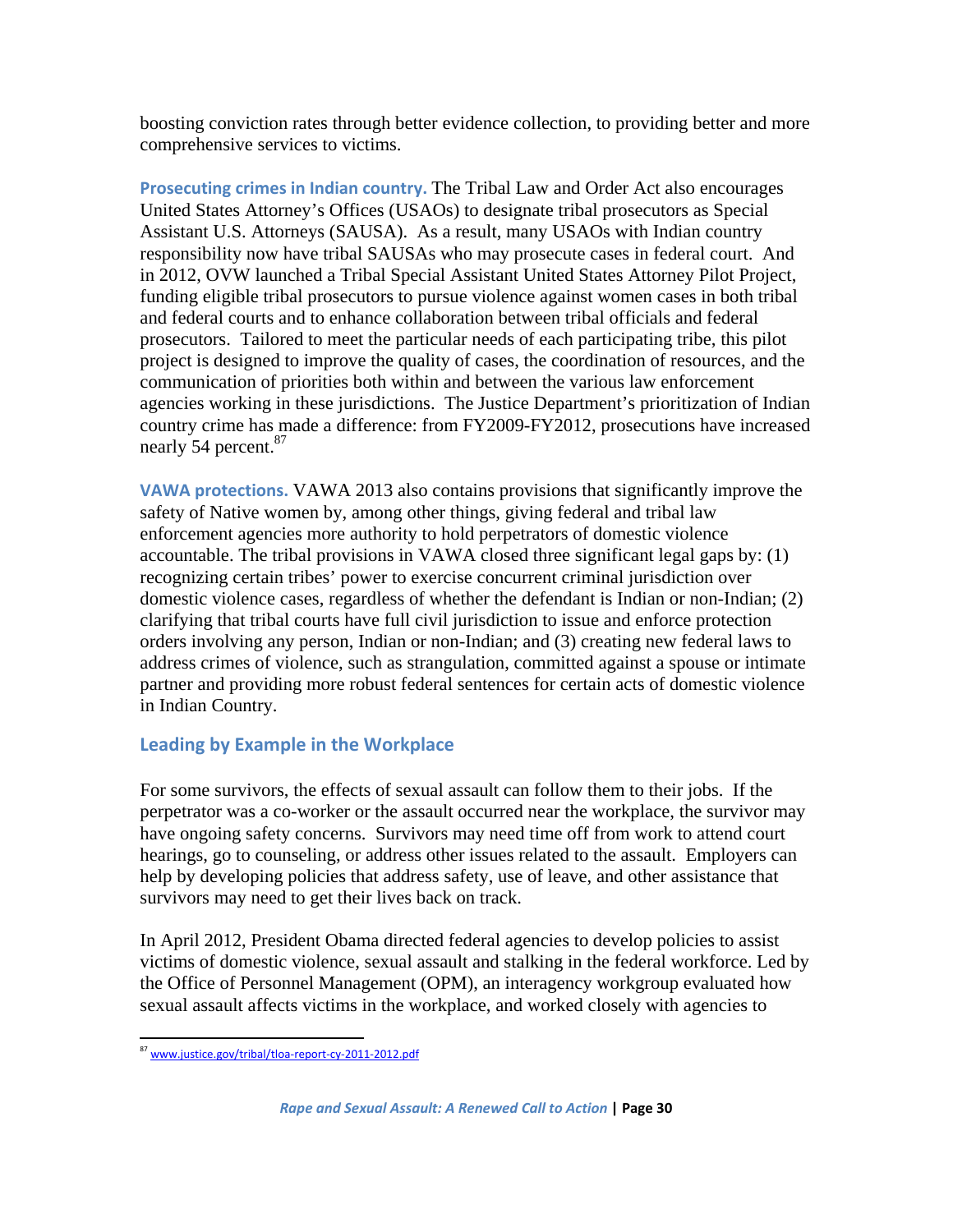develop responsive policies. In February 2013, OPM issued "Guidance for Agency-Specific Domestic Violence, Sexual Assault, and Stalking Policies," which provides agencies with guidance to fulfill the goals identified by the President.<sup>88</sup>

#### **Reducing Rape in Prisons**

In accordance with the Prison Rape Elimination Act of 2003 (PREA), the Department of Justice released a final rule in May 2012 that requires prisons and other detention facilities to prevent, detect, and respond to sexual assault. Four types of facilities are covered: adult prisons and jails, lockups, community confinement facilities, and juvenile facilities. This regulation is the first federal effort to set standards for all facilities at the local, state, and federal levels to protect incarcerated individuals from sexual abuse. Facilities must develop and maintain zero-tolerance policies regarding sexual abuse, and must also make sure that at-risk populations, including youth, LGBT, and female prisoners, are protected. The Justice Department also released a protocol to improve responses to sexual assault in prisons and other correctional facilities, which is available at: http://ovw.usdoj.gov/docs/confinement-safe-protocol.pdf.

#### **Improving Data Collection**

Collecting data on sensitive issues like rape and sexual assault can be challenging. Language, definitions, and survey methods all make a difference in how individuals understand and disclose what has happened to them. The federal government uses various measures to capture the extent of rape and sexual assault, and each takes a different approach. The Administration has been working for several years to enhance and improve data collection in this area.

**Uniform Crime Report.** The FBI collects data on rapes that are reported to law enforcement through the Uniform Crime Report. Until recently, the definition of rape used to collect this data was very narrow and outdated, and covered only forcible male penile penetration of a female vagina. Nearly all criminal codes have broader definitions, but states have only been required to report crimes meeting this narrow definition. In 2012, the Justice Department modernized its definition to include the various forms of assault now understood to be rape. Among other things, the new definition covers instances where a victim is incapable of consent (e.g., because of drugs or alcohol), is not gender-specific, and includes oral and anal penetration. Because the new definition is more inclusive, reported crimes of rape are likely to rise in future years. As Vice President Biden noted at the time: "Rape is a devastating crime and we can't solve it unless we know the full extent of it."

<sup>88</sup> Office of Personnel Management, Guidance for Agency-Specific Domestic Violence, Sexual Assault, and Stalking Policies,"Retrieved from: http://www.opm.gov/policy‐data‐oversight/worklife/reference‐materials/guidance‐for‐agency‐specific‐dvsas‐policies.pdf.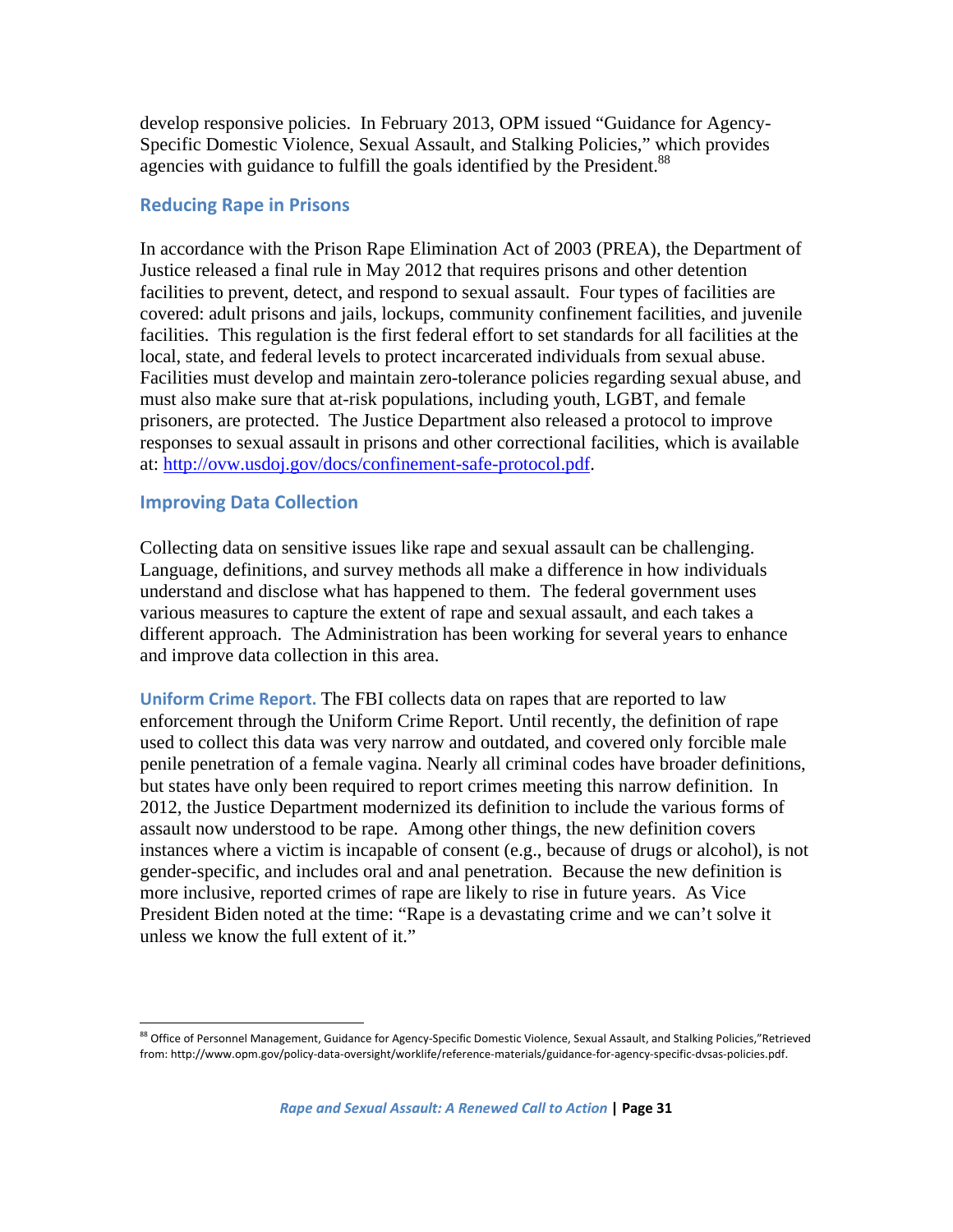**National Crime Victimization Survey**. A second measure of rape comes from the National Crime Victimization Survey (NCVS). Through in-person interviews and follow-up phone calls, this survey collects information about various types of crimes the participants may have experienced in the prior six months. Official estimates of rape in the NCVS have typically been lower than estimates from other governmental surveys and academic research. A panel of experts recently studied NCVS and identified possible reasons for this, including lack of privacy for interviews and the fact that questions are framed in terms of criminal acts rather than behaviors.

The Bureau of Justice Statistics (BJS), which has responsibility for NCVS, has committed to a multiyear project to better understand the possible reasons for the underestimation of rape and sexual assault in the NCVS. Toward that end, BJS is undertaking a major effort to develop and test survey designs for collecting data on rape and sexual assault. This study of 18,100 respondents will compare methods for collecting data about rape and sexual assault on the phone, in-person, and by computer. Data collection will begin in July 2014 and the project is expected to be completed by December 2015.

**National Intimate Partner and Sexual Violence Survey.** In 2010, CDC launched the National Intimate Partner and Sexual Violence Survey (NISVS). This random-digit-dial survey uses a public health approach in which respondents are asked about specific behaviors they may have experienced in their lifetimes and over the past year. The survey collects lifetime and 12-month prevalence data on sexual violence, stalking, and intimate partner violence. In addition, the survey collects information on the age at the time of the first victimization, demographic characteristics of respondents, demographic characteristics of perpetrators (age, sex, race/ethnicity) and detailed information about the patterns and impact of the violence by specific perpetrators. The survey also gathers information on long-term physical and mental health consequences that may be associated with violence.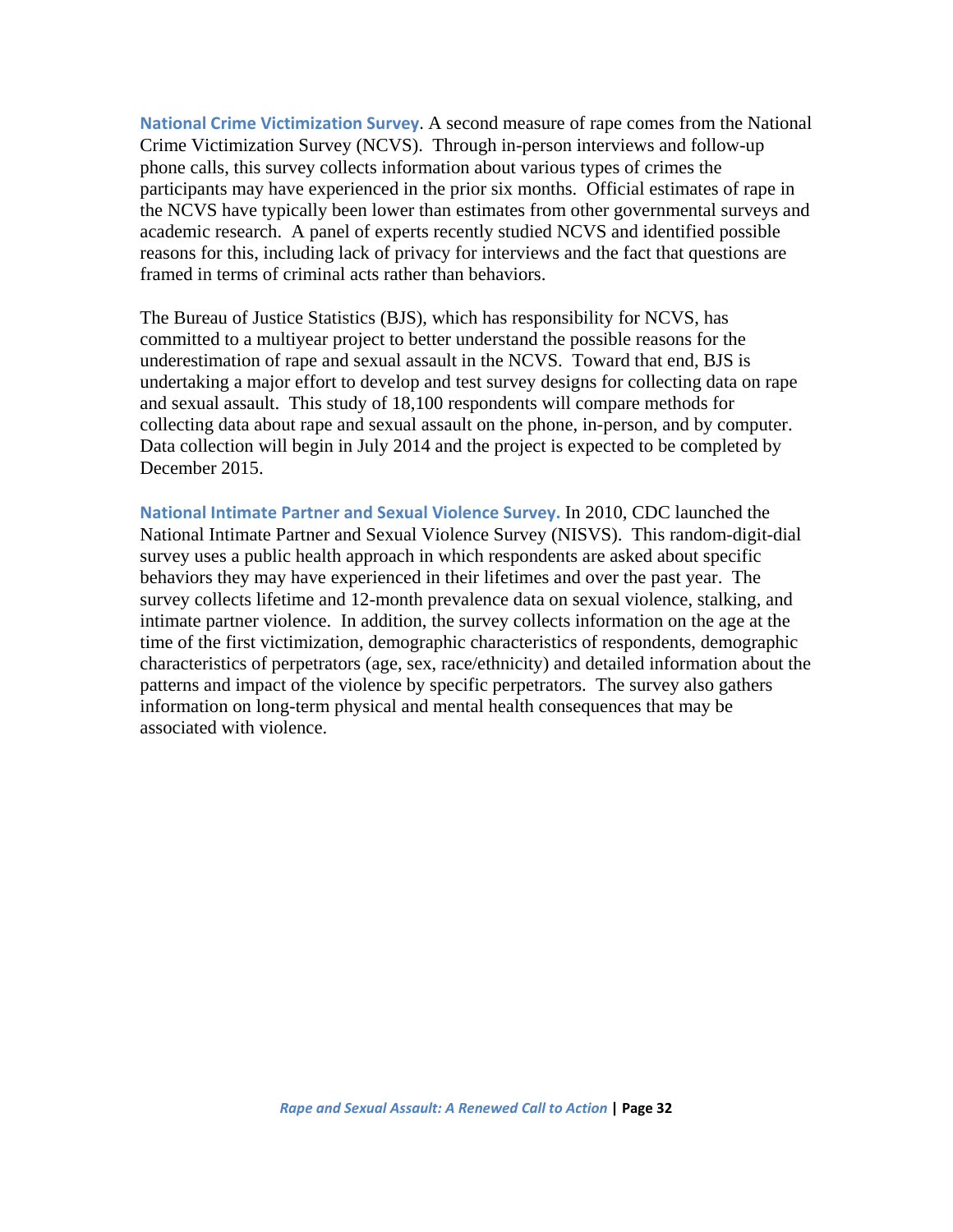# **Conclusion**

Despite the important and unprecedented work being done, there is much more to do. And the problems outlined in this report also provide a roadmap for further action.

As noted, women at our nation's colleges and universities are at particular risk of being sexually assaulted. To make our campuses safer, change needs to come from many quarters: schools must adopt better policies and practices to prevent these crimes and to more effectively respond when they happen – both by holding offenders accountable and giving victims the help they need to physically and emotionally recover. And federal agencies must better ensure that schools are living up to their obligations.

Across all demographics, rapists and sex offenders are too often not made to pay for their crimes, and remain free to assault again. Arrest rates are low and meritorious cases are still being dropped – many times because law enforcement officers and prosecutors are not fully trained on the nature of these crimes or how best to investigate and prosecute them. Many new and promising interviewing, investigative and prosecution protocols are being developed, with cutting-edge science about victim trauma informing the enterprise. We need to further develop these best practices and help get them out to the field.

We can also help local jurisdictions move rape kits off the shelves and into crime labs for testing – so more rapists can be identified through DNA and brought to justice.

This Administration, as noted, has made an unparalleled commitment to getting victims and survivors the many services they need – from crisis intervention, counseling, legal advocacy, medical help, social services, and job and housing assistance – and with a special eye on particularly vulnerable populations. Even so, the demand for these services continues to outpace the supply. We cannot retreat, but must recommit to getting these vital resources to those who need them.

And, of course, we must – and can – continue to change our nation's attitudes about these crimes. Sexual assault is pervasive because our culture still allows it to persist. According to the experts, violence prevention can't just focus on the perpetrators and the survivors. It has to involve everyone. And in order to put an end to this violence, we as a nation must see it for what it is: a crime. Not a misunderstanding, not a private matter, not anyone's right or any woman's fault. And bystanders must be taught and emboldened to step in to stop it. As then Senator Biden said when he was first drafting the Violence Against Women Act:

"Through this process, I have become convinced that violence against women reflects as much a failure of our nation's collective moral imagination as it does the failure of our nation's laws and regulations. We are helpless to change the